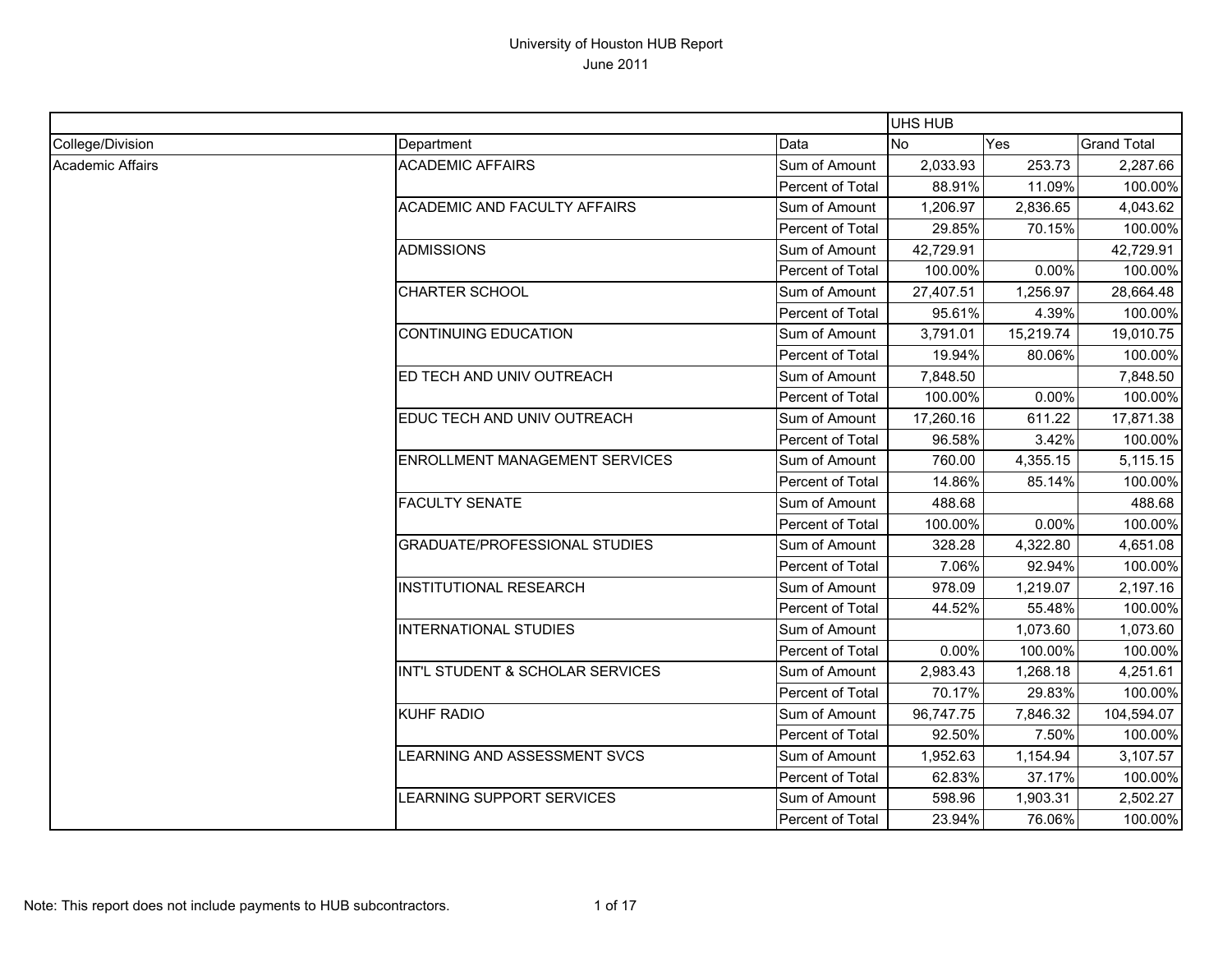|                                   |                                       |                  | UHS HUB    |           |                    |
|-----------------------------------|---------------------------------------|------------------|------------|-----------|--------------------|
| College/Division                  | Department                            | Data             | <b>No</b>  | Yes       | <b>Grand Total</b> |
| Academic Affairs                  | ONLINE FUNCTIONAL SUPPORT             | Sum of Amount    | 27,449.37  | 125.75    | 27,575.12          |
|                                   |                                       | Percent of Total | 99.54%     | 0.46%     | 100.00%            |
|                                   | REGISTRATION AND ACADEMIC RECO        | Sum of Amount    | 2,663.23   | 3,072.37  | 5,735.60           |
|                                   |                                       | Percent of Total | 46.43%     | 53.57%    | 100.00%            |
|                                   | <b>SCHOLARSHIPS AND FINANCIAL AID</b> | Sum of Amount    | 8,146.69   | 2,075.37  | 10,222.06          |
|                                   |                                       | Percent of Total | 79.70%     | 20.30%    | 100.00%            |
|                                   | TV PUBLIC BROADCASTING                | Sum of Amount    | 35,685.96  | 7,032.39  | 42,718.35          |
|                                   |                                       | Percent of Total | 83.54%     | 16.46%    | 100.00%            |
|                                   | UH OFF-CAMPUS SUPPORT                 | Sum of Amount    | 1,573.70   | 28,497.74 | 30,071.44          |
|                                   |                                       | Percent of Total | 5.23%      | 94.77%    | 100.00%            |
|                                   | UH WELCOME CENTER                     | Sum of Amount    | 142.00     | 809.63    | 951.63             |
|                                   |                                       | Percent of Total | 14.92%     | 85.08%    | 100.00%            |
|                                   | UNDERGRADUATE SCHOLARS                | Sum of Amount    | 826.13     | 2,824.85  | 3,650.98           |
|                                   |                                       | Percent of Total | 22.63%     | 77.37%    | 100.00%            |
|                                   | UNDERGRADUATE STUDIES                 | Sum of Amount    | 241.23     |           | 241.23             |
|                                   |                                       | Percent of Total | 100.00%    | 0.00%     | 100.00%            |
|                                   | UNIVERSITY TESTING SERVICES           | Sum of Amount    | 14,031.28  | 1,263.06  | 15,294.34          |
|                                   |                                       | Percent of Total | 91.74%     | 8.26%     | 100.00%            |
|                                   | <b>URBAN EXPERIENCE VPSA</b>          | Sum of Amount    | 28.73      |           | 28.73              |
|                                   |                                       | Percent of Total | 100.00%    | 0.00%     | 100.00%            |
|                                   | <b>VETERAN SERVICES</b>               | Sum of Amount    | 538.41     |           | 538.41             |
|                                   |                                       | Percent of Total | 100.00%    | 0.00%     | 100.00%            |
| Academic Affairs Sum of Amount    |                                       |                  | 298,442.54 | 89,022.84 | 387,465.38         |
| Academic Affairs Percent of Total |                                       |                  | 77.02%     | 22.98%    | 100.00%            |
| Administration and Finance        | <b>ADMINISTRATION &amp; FINANCE</b>   | Sum of Amount    | 22,822.93  | 770.80    | 23,593.73          |
|                                   |                                       | Percent of Total | 96.73%     | 3.27%     | 100.00%            |
|                                   | <b>AUXILIARY SERVICES OPERATIONS</b>  | Sum of Amount    | 1,835.12   | 413.81    | 2,248.93           |
|                                   |                                       | Percent of Total | 81.60%     | 18.40%    | 100.00%            |
|                                   | <b>BUDGET</b>                         | Sum of Amount    | 253.79     | 50.39     | 304.18             |
|                                   |                                       | Percent of Total | 83.43%     | 16.57%    | 100.00%            |
|                                   | <b>BUSINESS SERVICES OPERATIONS</b>   | Sum of Amount    | 453.41     | 3,150.83  | 3,604.24           |
|                                   |                                       | Percent of Total | 12.58%     | 87.42%    | 100.00%            |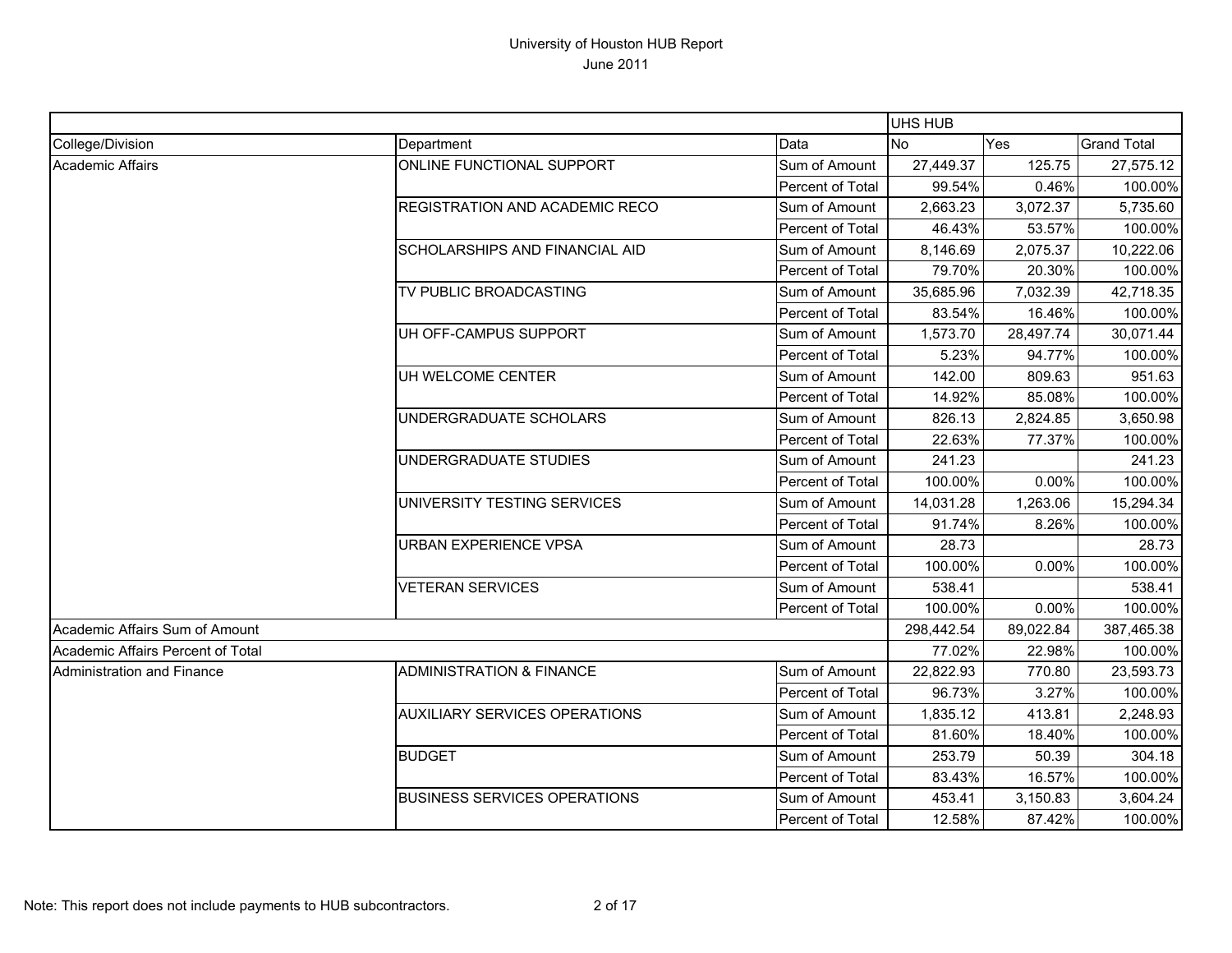|                            |                                                |                  | UHS HUB        |            |                    |
|----------------------------|------------------------------------------------|------------------|----------------|------------|--------------------|
| College/Division           | Department                                     | Data             | N <sub>O</sub> | Yes        | <b>Grand Total</b> |
| Administration and Finance | CENTRAL FACILITY SERVICES                      | Sum of Amount    | 11,011.50      | 51.21      | 11,062.71          |
|                            |                                                | Percent of Total | 99.54%         | 0.46%      | 100.00%            |
|                            | <b>CULLEN PERFORMANCE HALL</b>                 | Sum of Amount    | 3,684.43       | 1,683.35   | 5,367.78           |
|                            |                                                | Percent of Total | 68.64%         | 31.36%     | 100.00%            |
|                            | <b>ENTERPRISE SYSTEMS</b>                      | Sum of Amount    | 28,115.87      | 20,989.01  | 49,104.88          |
|                            |                                                | Percent of Total | 57.26%         | 42.74%     | 100.00%            |
|                            | <b>ENVIRONMENTAL HEALTH RISK MGMT</b>          | Sum of Amount    | 8,972.96       | 131.61     | 9,104.57           |
|                            |                                                | Percent of Total | 98.55%         | 1.45%      | 100.00%            |
|                            | <b>FACILITIES MANAGEMENT</b>                   | Sum of Amount    | 7,575.46       | 4,990.00   | 12,565.46          |
|                            |                                                | Percent of Total | 60.29%         | 39.71%     | 100.00%            |
|                            | <b>FACILITIES PLANNING &amp; CONSTRUCTION</b>  | Sum of Amount    | 3,390,332.65   | 260,057.69 | 3,650,390.34       |
|                            |                                                | Percent of Total | 92.88%         | 7.12%      | 100.00%            |
|                            | FINANCE-A&F                                    | Sum of Amount    | 24,426.75      |            | 24,426.75          |
|                            |                                                | Percent of Total | 100.00%        | 0.00%      | 100.00%            |
|                            | HIGH PERFORMANCE COMPUTING & NETWORKS          | Sum of Amount    | 2,732.40       | 4,139.52   | 6,871.92           |
|                            |                                                | Percent of Total | 39.76%         | 60.24%     | 100.00%            |
|                            | <b>HUMAN RESOURCES</b>                         | Sum of Amount    | 1,838.22       | 1,527.11   | 3,365.33           |
|                            |                                                | Percent of Total | 54.62%         | 45.38%     | 100.00%            |
|                            | <b>INST - BUSINESS SERVICES</b>                | Sum of Amount    | 20,238.14      |            | 20,238.14          |
|                            |                                                | Percent of Total | 100.00%        | 0.00%      | 100.00%            |
|                            | MINOR AND PLANNED PROJECTS                     | Sum of Amount    | 858.00         | 226.97     | 1,084.97           |
|                            |                                                | Percent of Total | 79.08%         | 20.92%     | 100.00%            |
|                            | <b>ONE CARD PROGRAM</b>                        | Sum of Amount    | 623.22         | 365.59     | 988.81             |
|                            |                                                | Percent of Total | 63.03%         | 36.97%     | 100.00%            |
|                            | <b>PARKING &amp; TRANSPORTATION OPERATIONS</b> | Sum of Amount    | 225,938.84     | 1,559.43   | 227,498.27         |
|                            |                                                | Percent of Total | 99.31%         | 0.69%      | 100.00%            |
|                            | PHY PLANT-AUTOMOTIVE                           | Sum of Amount    | 15,070.67      | 5,117.67   | 20,188.34          |
|                            |                                                | Percent of Total | 74.65%         | 25.35%     | 100.00%            |
|                            | PHY PLANT-CUSTODIAL SVCS                       | Sum of Amount    | 5,483.40       |            | 5,483.40           |
|                            |                                                | Percent of Total | 100.00%        | 0.00%      | 100.00%            |
|                            | PHY PLANT-GROUNDS MAINT                        | Sum of Amount    | 4,593.77       |            | 4,593.77           |
|                            |                                                | Percent of Total | 100.00%        | 0.00%      | 100.00%            |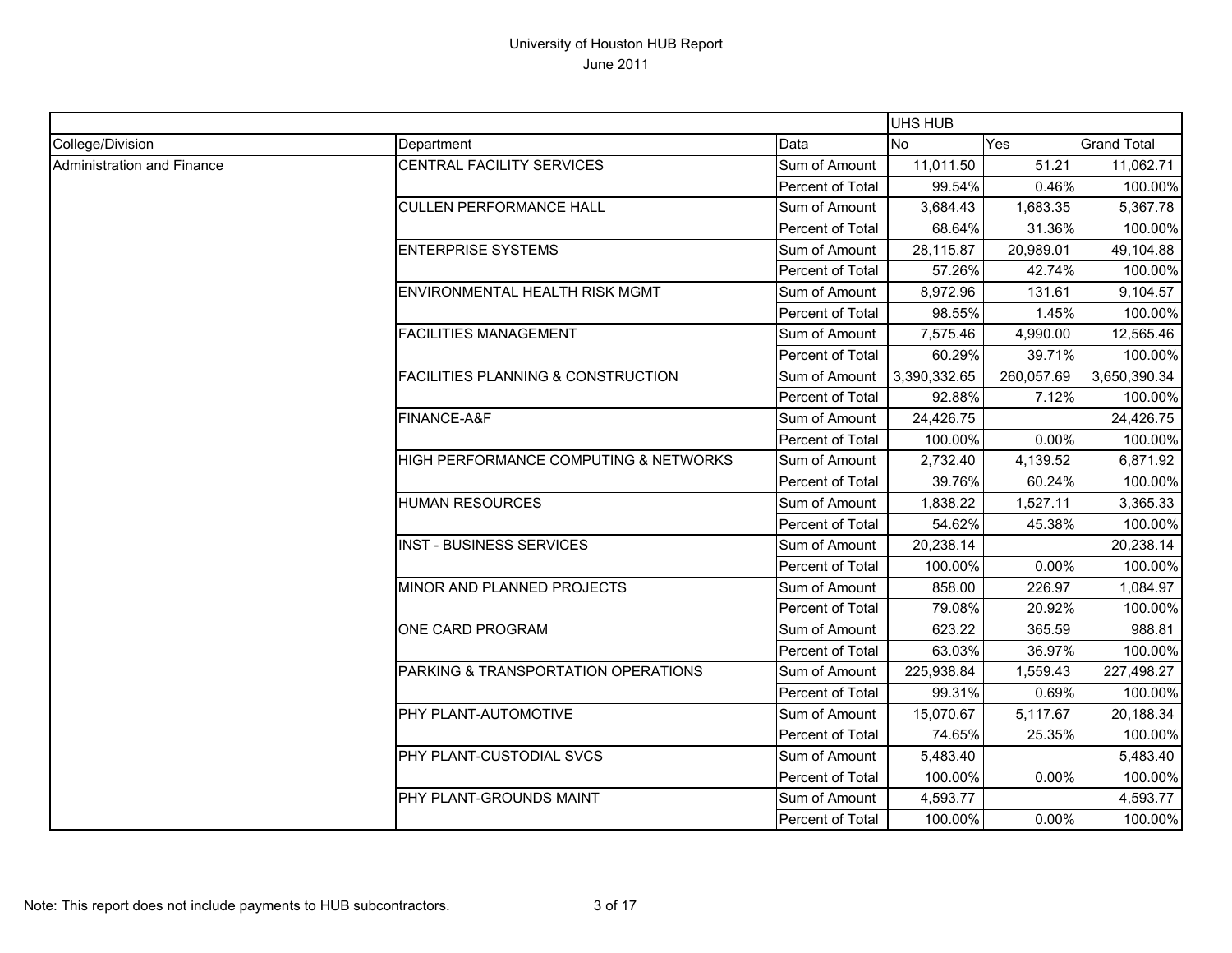|                                             |                                          |                  | UHS HUB      |            |                    |
|---------------------------------------------|------------------------------------------|------------------|--------------|------------|--------------------|
| College/Division                            | Department                               | Data             | No.          | Yes        | <b>Grand Total</b> |
| Administration and Finance                  | PHY PLANT-SOLID WASTE                    | Sum of Amount    | 6,430.00     |            | 6,430.00           |
|                                             |                                          | Percent of Total | 100.00%      | 0.00%      | 100.00%            |
|                                             | <b>PHYSICAL PLANT</b>                    | Sum of Amount    | 103,020.36   | 116,416.64 | 219,437.00         |
|                                             |                                          | Percent of Total | 46.95%       | 53.05%     | 100.00%            |
|                                             | <b>POLICE</b>                            | Sum of Amount    | 28,507.62    | 7,480.50   | 35,988.12          |
|                                             |                                          | Percent of Total | 79.21%       | 20.79%     | 100.00%            |
|                                             | POSTAL SERVICES OPERATIONS               | Sum of Amount    | 4,397.21     | 2,820.95   | 7,218.16           |
|                                             |                                          | Percent of Total | 60.92%       | 39.08%     | 100.00%            |
|                                             | PRINTING OPERATIONS                      | Sum of Amount    | 9,270.83     | 546.69     | 9,817.52           |
|                                             |                                          | Percent of Total | 94.43%       | 5.57%      | 100.00%            |
|                                             | <b>REAL ESTATE SERVICES</b>              | Sum of Amount    | 1,494.30     |            | 1,494.30           |
|                                             |                                          | Percent of Total | 100.00%      | 0.00%      | 100.00%            |
|                                             | <b>SKILLED TRADES</b>                    | Sum of Amount    | 4,021.29     | 360.00     | 4,381.29           |
|                                             |                                          | Percent of Total | 91.78%       | 8.22%      | 100.00%            |
|                                             | <b>STUDENT FINANCIAL SERVICES</b>        | Sum of Amount    | 16,950.23    | 442.55     | 17,392.78          |
|                                             |                                          | Percent of Total | 97.46%       | 2.54%      | 100.00%            |
|                                             | <b>TECHNOLOGY SERVICES &amp; SUPPORT</b> | Sum of Amount    | 220,820.97   | 76,838.53  | 297,659.50         |
|                                             |                                          | Percent of Total | 74.19%       | 25.81%     | 100.00%            |
|                                             | <b>UIT SECURITY</b>                      | Sum of Amount    | 4,886.01     | 0.00       | 4,886.01           |
|                                             |                                          | Percent of Total | 100.00%      | 0.00%      | 100.00%            |
|                                             | UNIV PROPERTY SERVICES OPERATIONS        | Sum of Amount    | 189,443.03   |            | 189,443.03         |
|                                             |                                          | Percent of Total | 100.00%      | 0.00%      | 100.00%            |
|                                             | UNIVERSITY INFORMATION TECHNOLOGY        | Sum of Amount    | 2,740.11     | 783.43     | 3,523.54           |
|                                             |                                          | Percent of Total | 77.77%       | 22.23%     | 100.00%            |
|                                             | UTILITY & TECHNICAL SERVICES             | Sum of Amount    | 22,594.17    | 5,675.32   | 28,269.49          |
|                                             |                                          | Percent of Total | 79.92%       | 20.08%     | 100.00%            |
| Administration and Finance Sum of Amount    |                                          |                  | 4,391,437.66 | 516,589.60 | 4,908,027.26       |
| Administration and Finance Percent of Total |                                          | 89.47%           | 10.53%       | 100.00%    |                    |
| Architecture                                | DEAN, ARCHITECTURE                       | Sum of Amount    | 71,301.62    | 22,422.18  | 93,723.80          |
|                                             |                                          | Percent of Total | 76.08%       | 23.92%     | 100.00%            |
| Architecture Sum of Amount                  |                                          |                  |              | 22,422.18  | 93,723.80          |
| Architecture Percent of Total               |                                          |                  | 76.08%       | 23.92%     | 100.00%            |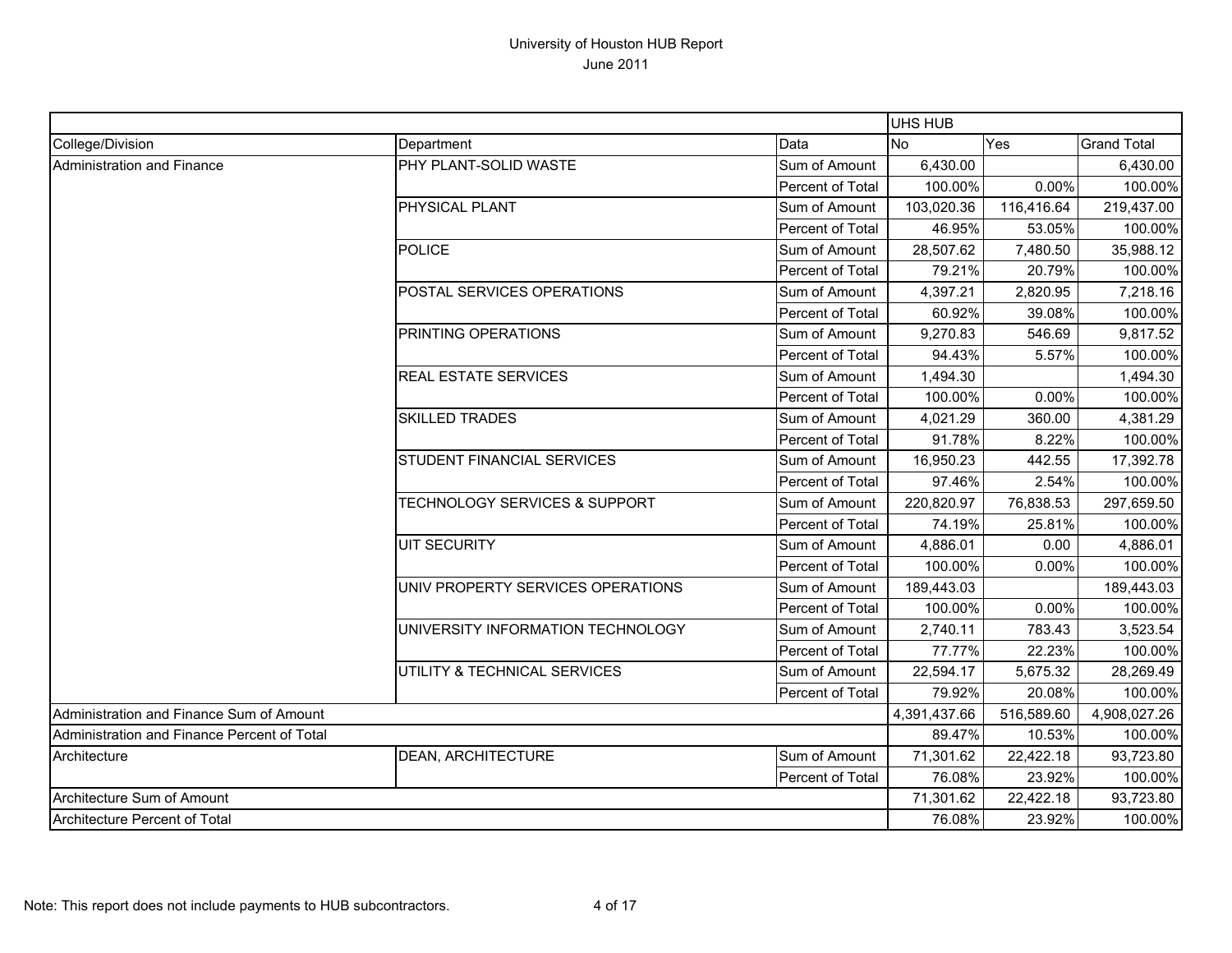|                            |                                       |                  | <b>UHS HUB</b> |            |                    |
|----------------------------|---------------------------------------|------------------|----------------|------------|--------------------|
| College/Division           | Department                            | Data             | <b>No</b>      | Yes        | <b>Grand Total</b> |
| <b>Athletics</b>           | <b>INTERCOLLEGIATE ATHLETICS</b>      | Sum of Amount    | 276,815.80     | 153,331.19 | 430,146.99         |
|                            |                                       | Percent of Total | 64.35%         | 35.65%     | 100.00%            |
| Athletics Sum of Amount    |                                       |                  | 276,815.80     | 153,331.19 | 430,146.99         |
| Athletics Percent of Total |                                       |                  | 64.35%         | 35.65%     | 100.00%            |
| Business Administration    | <b>ACCOUNTANCY AND TAXATION</b>       | Sum of Amount    | 3,045.18       | 3,498.68   | 6,543.86           |
|                            |                                       | Percent of Total | 46.53%         | 53.47%     | 100.00%            |
|                            | <b>ACCOUNTING CERTIFICATE PROGRAM</b> | Sum of Amount    | 652.80         | 90.32      | 743.12             |
|                            |                                       | Percent of Total | 87.85%         | 12.15%     | 100.00%            |
|                            | <b>BAUER CAREER SERVICES CTR</b>      | Sum of Amount    | 4,156.00       | 5,093.04   | 9,249.04           |
|                            |                                       | Percent of Total | 44.93%         | 55.07%     | 100.00%            |
|                            | <b>BAUER COMMUNICATIONS</b>           | Sum of Amount    | 31,374.90      |            | 31,374.90          |
|                            |                                       | Percent of Total | 100.00%        | 0.00%      | 100.00%            |
|                            | <b>BAUER DIVISION OF TECHNOLOGY</b>   | Sum of Amount    | 12,138.56      | 2,231.03   | 14,369.59          |
|                            |                                       | Percent of Total | 84.47%         | 15.53%     | 100.00%            |
|                            | DEAN'S OFFICE, BAUER COLLEGE          | Sum of Amount    | 158,702.21     | 3,078.26   | 161,780.47         |
|                            |                                       | Percent of Total | 98.10%         | 1.90%      | 100.00%            |
|                            | <b>DECISION AND INFORMATION SCIEN</b> | Sum of Amount    | 4,709.77       | 331.70     | 5,041.47           |
|                            |                                       | Percent of Total | 93.42%         | 6.58%      | 100.00%            |
|                            | <b>EXECUTIVE DEGREE PROGRAMS</b>      | Sum of Amount    | 23,350.41      | 1,610.08   | 24,960.49          |
|                            |                                       | Percent of Total | 93.55%         | 6.45%      | 100.00%            |
|                            | <b>FINANCE-BAUER COLLEGE</b>          | Sum of Amount    | 1,118.48       | 316.02     | 1,434.50           |
|                            |                                       | Percent of Total | 77.97%         | 22.03%     | 100.00%            |
|                            | <b>GLOBAL ENERGY MGMT INST</b>        | Sum of Amount    | 687.95         |            | 687.95             |
|                            |                                       | Percent of Total | 100.00%        | 0.00%      | 100.00%            |
|                            | MANAGEMENT-BAUER COLLEGE              | Sum of Amount    | 627.85         | 560.00     | 1,187.85           |
|                            |                                       | Percent of Total | 52.86%         | 47.14%     | 100.00%            |
|                            | MARKETING-BAUER COLLEGE               | Sum of Amount    | 1,037.64       | 349.34     | 1,386.98           |
|                            |                                       | Percent of Total | 74.81%         | 25.19%     | 100.00%            |
|                            | MBA STUDENT SERVICES CENTER           | Sum of Amount    |                | 705.21     | 705.21             |
|                            |                                       | Percent of Total | 0.00%          | 100.00%    | 100.00%            |
|                            | <b>SALES EXCELLENCE INSTITUTE</b>     | Sum of Amount    | 6,668.86       | 268.22     | 6,937.08           |
|                            |                                       | Percent of Total | 96.13%         | 3.87%      | 100.00%            |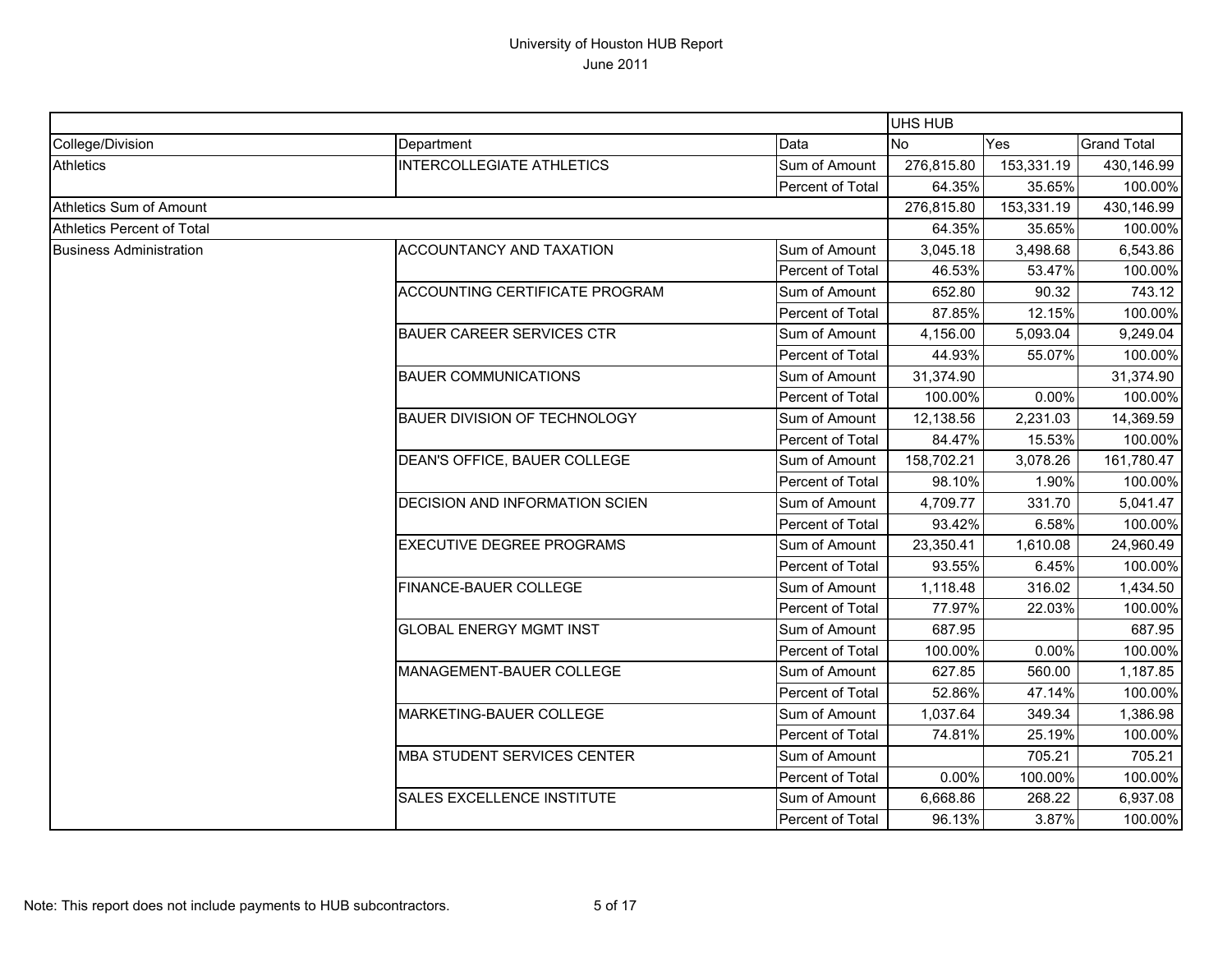|                                          |                                           |                         | <b>UHS HUB</b> |           |                    |
|------------------------------------------|-------------------------------------------|-------------------------|----------------|-----------|--------------------|
| College/Division                         | Department                                | Data                    | <b>No</b>      | Yes       | <b>Grand Total</b> |
| <b>Business Administration</b>           | SMALL BUSINESS DEV CENTER                 | Sum of Amount           | 17,596.87      | 19,478.65 | 37,075.52          |
|                                          |                                           | Percent of Total        | 47.46%         | 52.54%    | 100.00%            |
|                                          | UNDERGRAD BUSINESS PROG                   | Sum of Amount           | 422.33         | 289.92    | 712.25             |
|                                          |                                           | <b>Percent of Total</b> | 59.30%         | 40.70%    | 100.00%            |
|                                          | WOLFF CTR FOR ENTREPRENEURSHIP            | Sum of Amount           | 1,910.64       | 317.07    | 2,227.71           |
|                                          |                                           | Percent of Total        | 85.77%         | 14.23%    | 100.00%            |
| Business Administration Sum of Amount    |                                           |                         | 268,200.45     | 38,217.54 | 306,417.99         |
| Business Administration Percent of Total |                                           |                         | 87.53%         | 12.47%    | 100.00%            |
| Chancellor/President                     | COMMUNITY RELATIONS & INST ACCESS         | Sum of Amount           |                | 465.03    | 465.03             |
|                                          |                                           | Percent of Total        | 0.00%          | 100.00%   | 100.00%            |
|                                          | OFFICE OF EQUAL OPPORTUNITY SRVS          | Sum of Amount           | 592.50         |           | 592.50             |
|                                          |                                           | Percent of Total        | 100.00%        | 0.00%     | 100.00%            |
|                                          | <b>PRESIDENT</b>                          | Sum of Amount           | 1,365.83       | 2,134.14  | 3,499.97           |
|                                          |                                           | Percent of Total        | 39.02%         | 60.98%    | 100.00%            |
| Chancellor/President Sum of Amount       |                                           | 1,958.33                | 2,599.17       | 4,557.50  |                    |
| Chancellor/President Percent of Total    |                                           |                         | 42.97%         | 57.03%    | 100.00%            |
| Education                                | <b>ASIAN AMERICAN STUDIES</b>             | Sum of Amount           | 1,900.99       |           | 1,900.99           |
|                                          |                                           | Percent of Total        | 100.00%        | 0.00%     | 100.00%            |
|                                          | CENTER FOR INFO TECH IN EDUCATION         | Sum of Amount           | 2,755.56       | 3,680.80  | 6,436.36           |
|                                          |                                           | Percent of Total        | 42.81%         | 57.19%    | 100.00%            |
|                                          | <b>CONSISTENCY MGMT &amp; COOP DISCIP</b> | Sum of Amount           | 8,898.63       | 1,832.23  | 10,730.86          |
|                                          |                                           | Percent of Total        | 82.93%         | 17.07%    | 100.00%            |
|                                          | <b>CURRICULUM AND INSTRUCTION</b>         | Sum of Amount           | 27,068.11      | 3,957.25  | 31,025.36          |
|                                          |                                           | <b>Percent of Total</b> | 87.25%         | 12.75%    | 100.00%            |
|                                          | <b>DEAN, EDUCATION</b>                    | Sum of Amount           | 12,216.40      | 532.58    | 12,748.98          |
|                                          |                                           | Percent of Total        | 95.82%         | 4.18%     | 100.00%            |
|                                          | EDUC EFFECTIVENESS & OUTREACH             | Sum of Amount           | 539.93         | 171.59    | 711.52             |
|                                          |                                           | Percent of Total        | 75.88%         | 24.12%    | 100.00%            |
|                                          | EDUCATIONAL PSYCHOLOGY                    | Sum of Amount           | 8,142.38       | 2,578.67  | 10,721.05          |
|                                          |                                           | Percent of Total        | 75.95%         | 24.05%    | 100.00%            |
|                                          | INSTITUTE FOR URBAN EDUCATION             | Sum of Amount           | 687.84         | 392.09    | 1,079.93           |
|                                          |                                           | Percent of Total        | 63.69%         | 36.31%    | 100.00%            |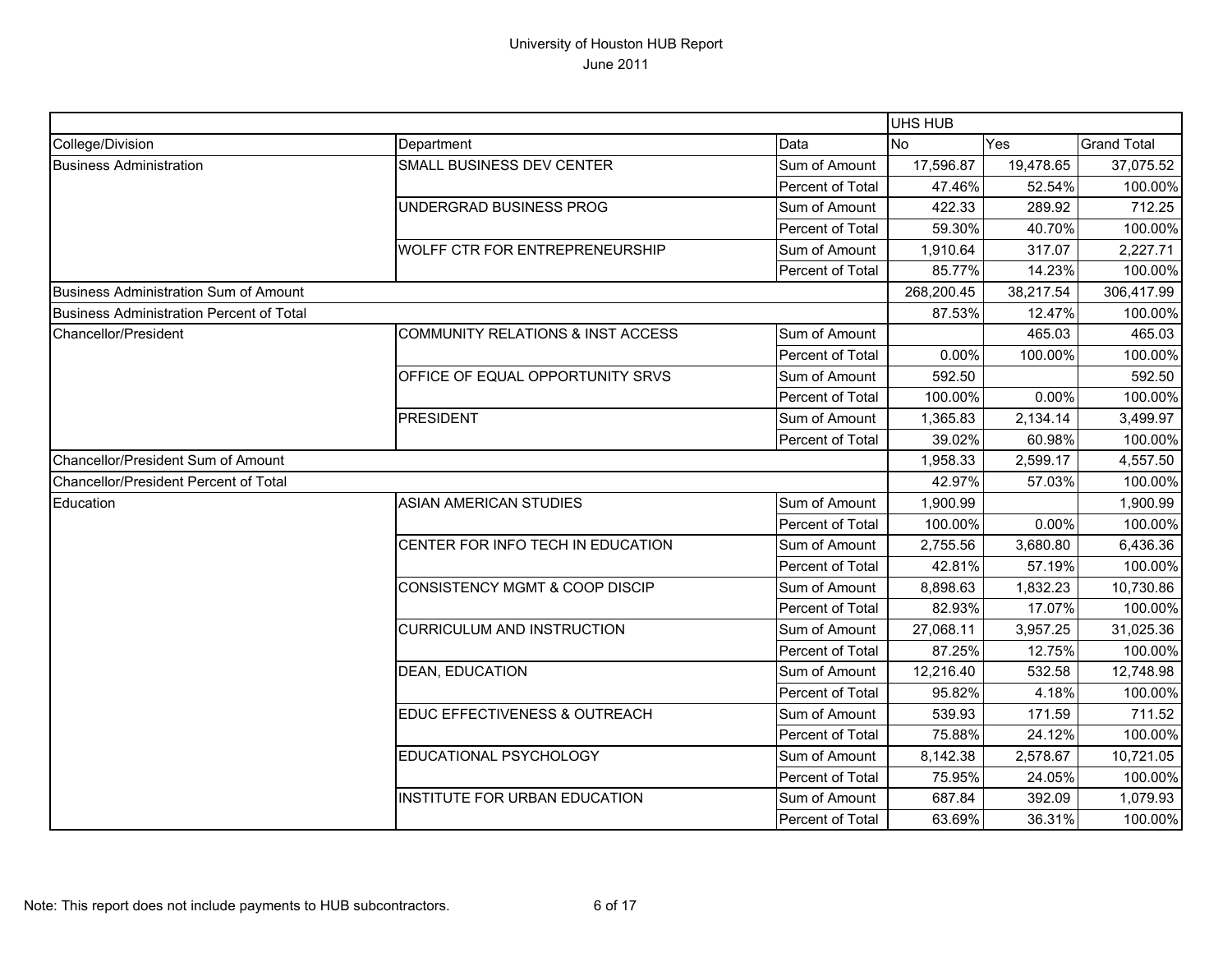|                                        |                                         |                  | UHS HUB    |            |                    |
|----------------------------------------|-----------------------------------------|------------------|------------|------------|--------------------|
| College/Division                       | Department                              | Data             | <b>No</b>  | Yes        | <b>Grand Total</b> |
| Education Sum of Amount                |                                         |                  | 62,209.84  | 13,145.21  | 75,355.05          |
| Education Percent of Total             |                                         |                  | 82.56%     | 17.44%     | 100.00%            |
| Engineering                            | <b>BIOMEDICAL ENGINEERING</b>           | Sum of Amount    | 1,888.82   | 243.53     | 2,132.35           |
|                                        |                                         | Percent of Total | 88.58%     | 11.42%     | 100.00%            |
|                                        | <b>CHEMICAL ENGINEERING</b>             | Sum of Amount    | 388,662.55 | 95,023.72  | 483,686.27         |
|                                        |                                         | Percent of Total | 80.35%     | 19.65%     | 100.00%            |
|                                        | <b>CIVIL ENGINEERING</b>                | Sum of Amount    | 33,724.06  | 882.69     | 34,606.75          |
|                                        |                                         | Percent of Total | 97.45%     | 2.55%      | 100.00%            |
|                                        | CTR FOR INNOVATIVE GROUTING             | Sum of Amount    | 1,161.11   |            | 1,161.11           |
|                                        |                                         | Percent of Total | 100.00%    | 0.00%      | 100.00%            |
|                                        | <b>DEAN, ENGINEERING</b>                | Sum of Amount    | 28,922.52  | 9,983.57   | 38,906.09          |
|                                        |                                         | Percent of Total | 74.34%     | 25.66%     | 100.00%            |
|                                        | <b>ELECTRICAL ENGINEERING</b>           | Sum of Amount    | 107,307.53 | 71,509.54  | 178,817.07         |
|                                        |                                         | Percent of Total | 60.01%     | 39.99%     | 100.00%            |
|                                        | <b>ENGINEERING SERVICES</b>             | Sum of Amount    | 4,236.62   |            | 4,236.62           |
|                                        |                                         | Percent of Total | 100.00%    | 0.00%      | 100.00%            |
|                                        | <b>INDUSTRIAL ENGINEERING</b>           | Sum of Amount    | 880.42     | 488.50     | 1,368.92           |
|                                        |                                         | Percent of Total | 64.31%     | 35.69%     | 100.00%            |
|                                        | <b>INTEGRATED BIO &amp; NANO SYSTEM</b> | Sum of Amount    | 259.04     |            | 259.04             |
|                                        |                                         | Percent of Total | 100.00%    | 0.00%      | 100.00%            |
|                                        | <b>MECHANICAL ENGINEERING</b>           | Sum of Amount    | 32,699.67  | 2,335.63   | 35,035.30          |
|                                        |                                         | Percent of Total | 93.33%     | 6.67%      | 100.00%            |
|                                        | NATL CTR FOR AIRBORNE LASER MAPPING     | Sum of Amount    | 14,401.33  |            | 14,401.33          |
|                                        |                                         | Percent of Total | 100.00%    | 0.00%      | 100.00%            |
|                                        | TX HURRICANE CTR INVT TECH              | Sum of Amount    | 57.00      |            | 57.00              |
|                                        |                                         | Percent of Total | 100.00%    | 0.00%      | 100.00%            |
|                                        | <b>WIND ENERGY CENTER</b>               | Sum of Amount    | 20,452.49  |            | 20,452.49          |
|                                        |                                         | Percent of Total | 100.00%    | 0.00%      | 100.00%            |
| Engineering Sum of Amount              |                                         |                  | 634,653.16 | 180,467.18 | 815,120.34         |
| Engineering Percent of Total           |                                         |                  | 77.86%     | 22.14%     | 100.00%            |
| <b>Graduate College of Social Work</b> | ADMISSIONS-GCSW                         | Sum of Amount    | 224.97     |            | 224.97             |
|                                        |                                         | Percent of Total | 100.00%    | 0.00%      | 100.00%            |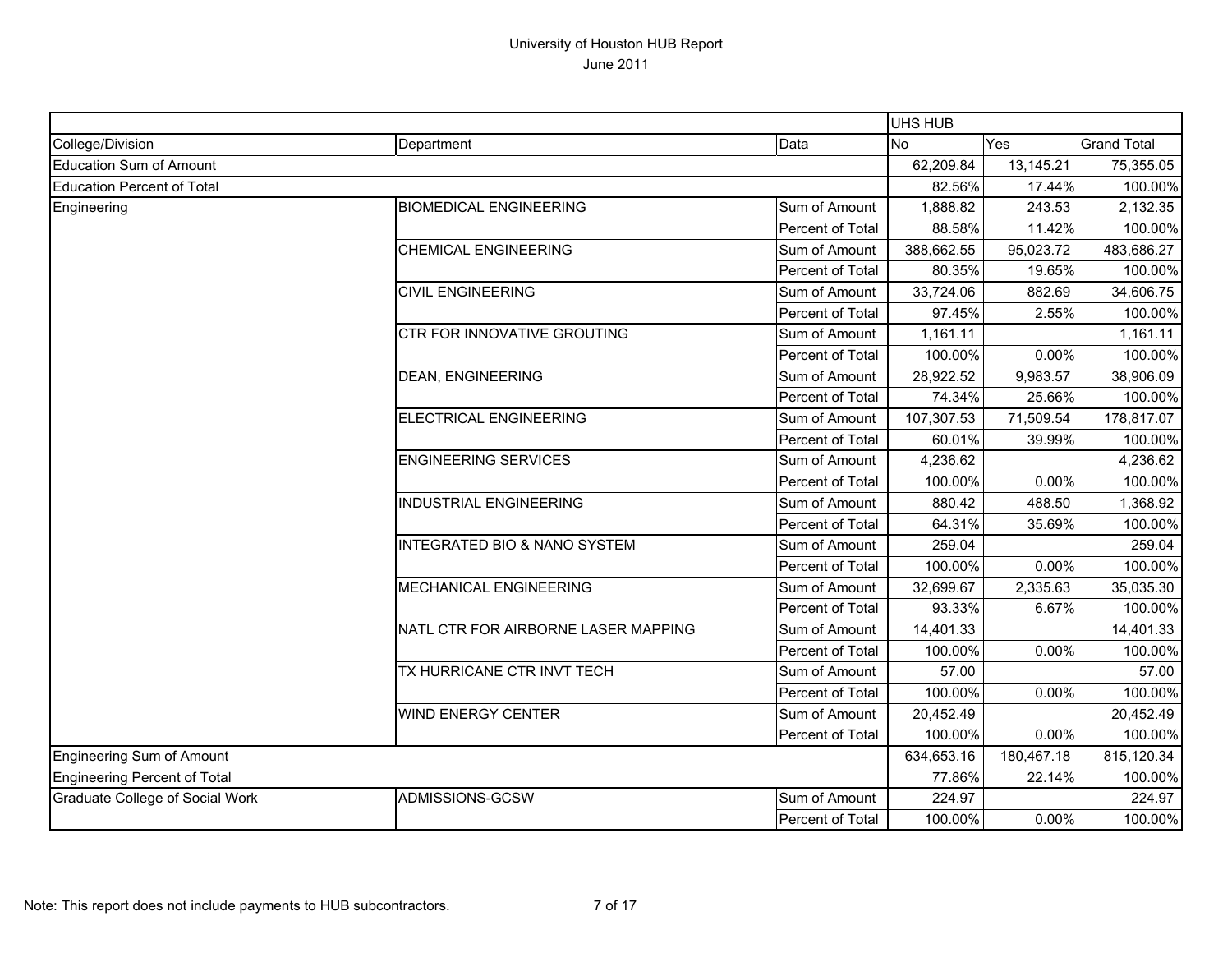|                                                  |                                            |                  | UHS HUB   |          |                    |
|--------------------------------------------------|--------------------------------------------|------------------|-----------|----------|--------------------|
| College/Division                                 | Department                                 | Data             | No        | Yes      | <b>Grand Total</b> |
| Graduate College of Social Work                  | <b>ALUMNI &amp; CAREER SERVICES</b>        | Sum of Amount    |           | 90.11    | 90.11              |
|                                                  |                                            | Percent of Total | 0.00%     | 100.00%  | 100.00%            |
|                                                  | <b>AMERICAN HUMANICS</b>                   | Sum of Amount    | 1,579.77  | 68.32    | 1,648.09           |
|                                                  |                                            | Percent of Total | 95.85%    | 4.15%    | 100.00%            |
|                                                  | CHILD & FAMILY CTR FOR INNOVATIVE RESEARCH | Sum of Amount    | 402.94    | 121.10   | 524.04             |
|                                                  |                                            | Percent of Total | 76.89%    | 23.11%   | 100.00%            |
|                                                  | <b>CTR DRUG &amp; SOCIAL POLICY RESRC</b>  | Sum of Amount    | 4,864.55  | 1,075.53 | 5,940.08           |
|                                                  |                                            | Percent of Total | 81.89%    | 18.11%   | 100.00%            |
|                                                  | DEAN, SOCIAL WORK                          | Sum of Amount    | 2,021.38  | 7,641.16 | 9,662.54           |
|                                                  |                                            | Percent of Total | 20.92%    | 79.08%   | 100.00%            |
|                                                  | <b>GCSW STUDENT SERVICES</b>               | Sum of Amount    | 1,198.80  |          | 1,198.80           |
|                                                  |                                            | Percent of Total | 100.00%   | 0.00%    | 100.00%            |
|                                                  | OFFICE OF COMMUNITY PROJECTS               | Sum of Amount    |           | 92.46    | 92.46              |
|                                                  |                                            | Percent of Total | 0.00%     | 100.00%  | 100.00%            |
| Graduate College of Social Work Sum of Amount    |                                            |                  | 10,292.41 | 9,088.68 | 19,381.09          |
| Graduate College of Social Work Percent of Total |                                            |                  | 53.11%    | 46.89%   | 100.00%            |
| Honors College                                   | <b>DEAN, HONORS COLLEGE</b>                | Sum of Amount    | 47,367.84 | 715.14   | 48,082.98          |
|                                                  |                                            | Percent of Total | 98.51%    | 1.49%    | 100.00%            |
|                                                  | <b>HOUSTON TEACHERS INSTITUTE</b>          | Sum of Amount    | 149.07    |          | 149.07             |
|                                                  |                                            | Percent of Total | 100.00%   | 0.00%    | 100.00%            |
| Honors College Sum of Amount                     |                                            |                  | 47,516.91 | 715.14   | 48,232.05          |
| Honors College Percent of Total                  |                                            |                  | 98.52%    | 1.48%    | 100.00%            |
| Hotel and Restaurant Management                  | DEAN, HOTEL & RESTAURANT MANAG             | Sum of Amount    | 1,474.45  |          | 1,474.45           |
|                                                  |                                            | Percent of Total | 100.00%   | $0.00\%$ | 100.00%            |
|                                                  | HOTEL AND RESTAURANT MANAGEMENT            | Sum of Amount    | 71,932.49 | 2,926.02 | 74,858.51          |
|                                                  |                                            | Percent of Total | 96.09%    | 3.91%    | 100.00%            |
| Hotel and Restaurant Management Sum of Amount    |                                            |                  | 73,406.94 | 2,926.02 | 76,332.96          |
| Hotel and Restaurant Management Percent of Total |                                            |                  | 96.17%    | 3.83%    | 100.00%            |
| Law Center                                       | ASSOCIATE DEAN, LAW                        | Sum of Amount    | 548.30    |          | 548.30             |
|                                                  |                                            | Percent of Total | 100.00%   | 0.00%    | 100.00%            |
|                                                  | <b>BLAKELEY INSTITUTE</b>                  | Sum of Amount    | 379.22    | 188.80   | 568.02             |
|                                                  |                                            | Percent of Total | 66.76%    | 33.24%   | 100.00%            |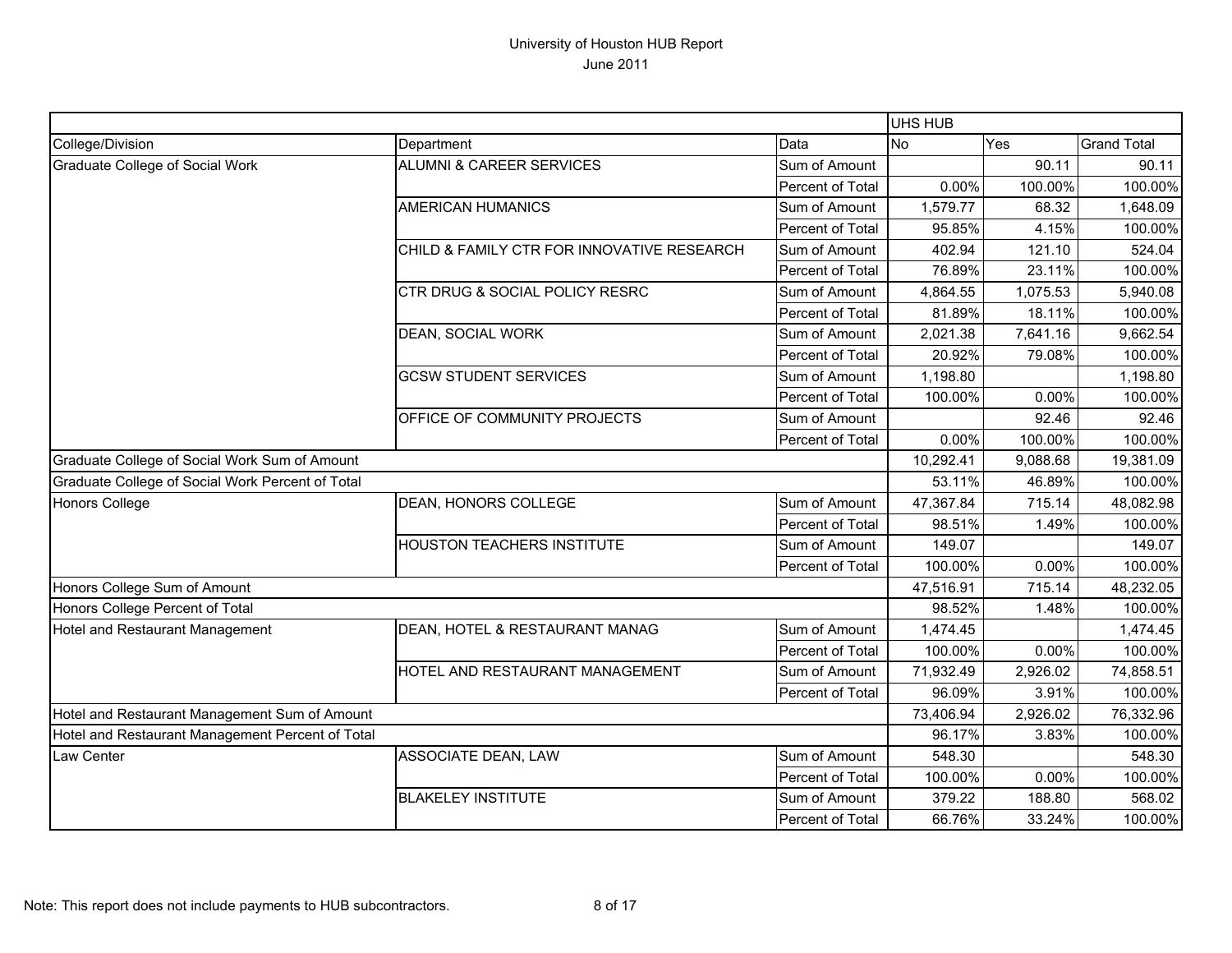|                  |                                |                         | <b>UHS HUB</b> |          |                    |
|------------------|--------------------------------|-------------------------|----------------|----------|--------------------|
| College/Division | Department                     | Data                    | <b>No</b>      | Yes      | <b>Grand Total</b> |
| Law Center       | <b>BUSINESS SERVICES, LAW</b>  | Sum of Amount           | 55,077.33      | 2,609.45 | 57,686.78          |
|                  |                                | Percent of Total        | 95.48%         | 4.52%    | 100.00%            |
|                  | <b>CAREER SERVICES, LAW</b>    | Sum of Amount           | 12,375.93      | 701.65   | 13,077.58          |
|                  |                                | Percent of Total        | 94.63%         | 5.37%    | 100.00%            |
|                  | CHAIRS AND PROFESSORSHIPS, LAW | Sum of Amount           | 3,000.00       |          | 3,000.00           |
|                  |                                | Percent of Total        | 100.00%        | 0.00%    | 100.00%            |
|                  | <b>CONSUMER LAW</b>            | Sum of Amount           | 116.39         | 38.99    | 155.38             |
|                  |                                | Percent of Total        | 74.91%         | 25.09%   | 100.00%            |
|                  | DEAN, LAW                      | Sum of Amount           | 146.48         | 62.97    | 209.45             |
|                  |                                | Percent of Total        | 69.94%         | 30.06%   | 100.00%            |
|                  | <b>EXTERNAL AFFAIRS, LAW</b>   | Sum of Amount           |                | 1,445.04 | 1,445.04           |
|                  |                                | Percent of Total        | 0.00%          | 100.00%  | 100.00%            |
|                  | <b>FACILITIES, LAW</b>         | Sum of Amount           | 1,848.88       | 723.71   | 2,572.59           |
|                  |                                | Percent of Total        | 71.87%         | 28.13%   | 100.00%            |
|                  | <b>FACULTY SUPPORT LAW</b>     | Sum of Amount           | 1,203.16       | 4,472.56 | 5,675.72           |
|                  |                                | Percent of Total        | 21.20%         | 78.80%   | 100.00%            |
|                  | HEALTH LAW & POLICY INSTITUTE  | Sum of Amount           | 5.13           | 300.07   | 305.20             |
|                  |                                | Percent of Total        | 1.68%          | 98.32%   | 100.00%            |
|                  | INTELLECTUAL PROP & INFO LAW   | Sum of Amount           | 1,602.70       |          | 1,602.70           |
|                  |                                | Percent of Total        | 100.00%        | 0.00%    | 100.00%            |
|                  | LAW INFORMATION TECHNOLOGY     | Sum of Amount           | 3,987.78       | 69.06    | 4,056.84           |
|                  |                                | Percent of Total        | 98.30%         | 1.70%    | 100.00%            |
|                  | <b>LAW LIBRARY</b>             | Sum of Amount           | 7,215.39       | 628.19   | 7,843.58           |
|                  |                                | Percent of Total        | 91.99%         | 8.01%    | 100.00%            |
|                  | LEGAL AID CLINIC, LAW          | Sum of Amount           | 535.45         | 159.34   | 694.79             |
|                  |                                | <b>Percent of Total</b> | 77.07%         | 22.93%   | 100.00%            |
|                  | LEGAL RESEARCH & WRITING, LAW  | Sum of Amount           |                | 244.28   | 244.28             |
|                  |                                | Percent of Total        | 0.00%          | 100.00%  | 100.00%            |
|                  | PUBLIC RELS & MARKETING, LAW   | Sum of Amount           | 15,091.13      |          | 15,091.13          |
|                  |                                | Percent of Total        | 100.00%        | 0.00%    | 100.00%            |
|                  | STUDENT ORGANIZATION, LAW      | Sum of Amount           |                | 80.85    | 80.85              |
|                  |                                | Percent of Total        | 0.00%          | 100.00%  | 100.00%            |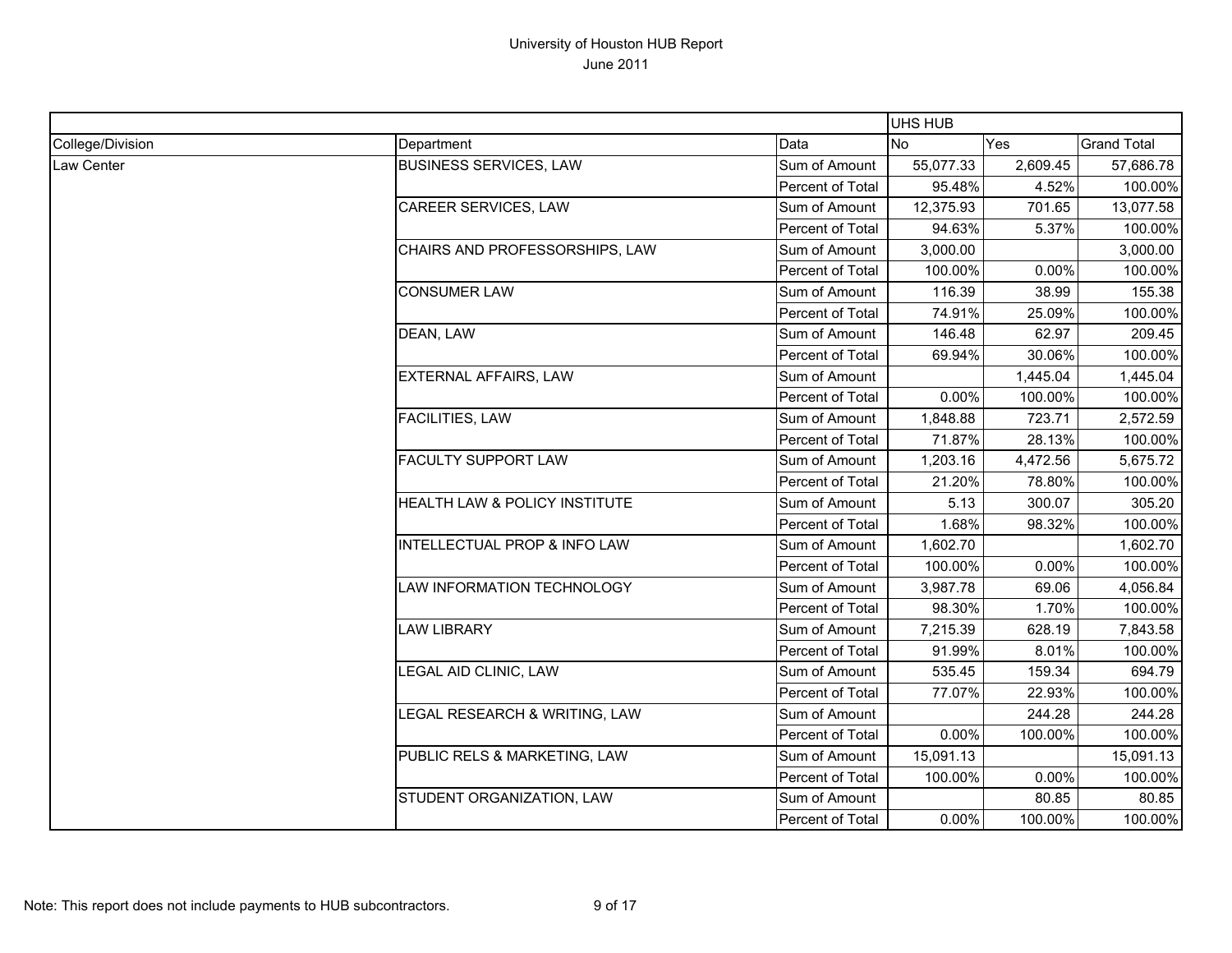|                                  |                                  |                         | <b>UHS HUB</b> |           |                    |
|----------------------------------|----------------------------------|-------------------------|----------------|-----------|--------------------|
| College/Division                 | Department                       | Data                    | <b>No</b>      | Yes       | <b>Grand Total</b> |
| Law Center                       | STUDENT SERVICES, LAW            | Sum of Amount           | 6,696.06       | 437.76    | 7,133.82           |
|                                  |                                  | <b>Percent of Total</b> | 93.86%         | 6.14%     | 100.00%            |
| Law Center Sum of Amount         |                                  |                         | 109,829.33     | 12,162.72 | 121,992.05         |
| Law Center Percent of Total      |                                  |                         | 90.03%         | 9.97%     | 100.00%            |
| Liberal Arts and Social Sciences | <b>AEROSPACE STUDIES</b>         | Sum of Amount           | 1,422.92       | 1,040.51  | 2,463.43           |
|                                  |                                  | Percent of Total        | 57.76%         | 42.24%    | 100.00%            |
|                                  | AFRICAN-AMERICAN STUDIES         | Sum of Amount           | 476.51         |           | 476.51             |
|                                  |                                  | Percent of Total        | 100.00%        | 0.00%     | 100.00%            |
|                                  | <b>ANTHROPOLOGY</b>              | Sum of Amount           | 244.85         |           | 244.85             |
|                                  |                                  | Percent of Total        | 100.00%        | 0.00%     | 100.00%            |
|                                  | <b>ART</b>                       | Sum of Amount           | 10,357.25      | 216.37    | 10,573.62          |
|                                  |                                  | Percent of Total        | 97.95%         | 2.05%     | 100.00%            |
|                                  | <b>ARTE PUBLICO</b>              | Sum of Amount           | 69,362.25      | 443.67    | 69,805.92          |
|                                  |                                  | Percent of Total        | 99.36%         | 0.64%     | 100.00%            |
|                                  | <b>BAND</b>                      | Sum of Amount           | 8,635.84       |           | 8,635.84           |
|                                  |                                  | Percent of Total        | 100.00%        | 0.00%     | 100.00%            |
|                                  | <b>BLAFFER GALLERY</b>           | Sum of Amount           | 8,972.67       | 294.36    | 9,267.03           |
|                                  |                                  | Percent of Total        | 96.82%         | 3.18%     | 100.00%            |
|                                  | CENTER FOR PUBLIC HISTORY        | Sum of Amount           | 7,724.23       | 329.27    | 8,053.50           |
|                                  |                                  | Percent of Total        | 95.91%         | 4.09%     | 100.00%            |
|                                  | CENTER FOR PUBLIC POLICY         | Sum of Amount           | 11,476.95      | 207.29    | 11,684.24          |
|                                  |                                  | Percent of Total        | 98.23%         | 1.77%     | 100.00%            |
|                                  | <b>COMMUNICATION</b>             | Sum of Amount           | 13,401.04      | 1,528.63  | 14,929.67          |
|                                  |                                  | Percent of Total        | 89.76%         | 10.24%    | 100.00%            |
|                                  | <b>COMMUNICATIONS DISORDERS</b>  | Sum of Amount           | 7,973.52       | 625.89    | 8,599.41           |
|                                  |                                  | Percent of Total        | 92.72%         | 7.28%     | 100.00%            |
|                                  | <b>CWMCA CENTER FOR THE ARTS</b> | Sum of Amount           | 1,497.51       | 99.40     | 1,596.91           |
|                                  |                                  | Percent of Total        | 93.78%         | 6.22%     | 100.00%            |
|                                  | DEAN, LIBERAL ARTS & SOC SCI     | Sum of Amount           | 11,609.90      | 2,885.37  | 14,495.27          |
|                                  |                                  | Percent of Total        | 80.09%         | 19.91%    | 100.00%            |
|                                  | <b>ECONOMICS</b>                 | Sum of Amount           | 42,757.61      |           | 42,757.61          |
|                                  |                                  | Percent of Total        | 100.00%        | 0.00%     | 100.00%            |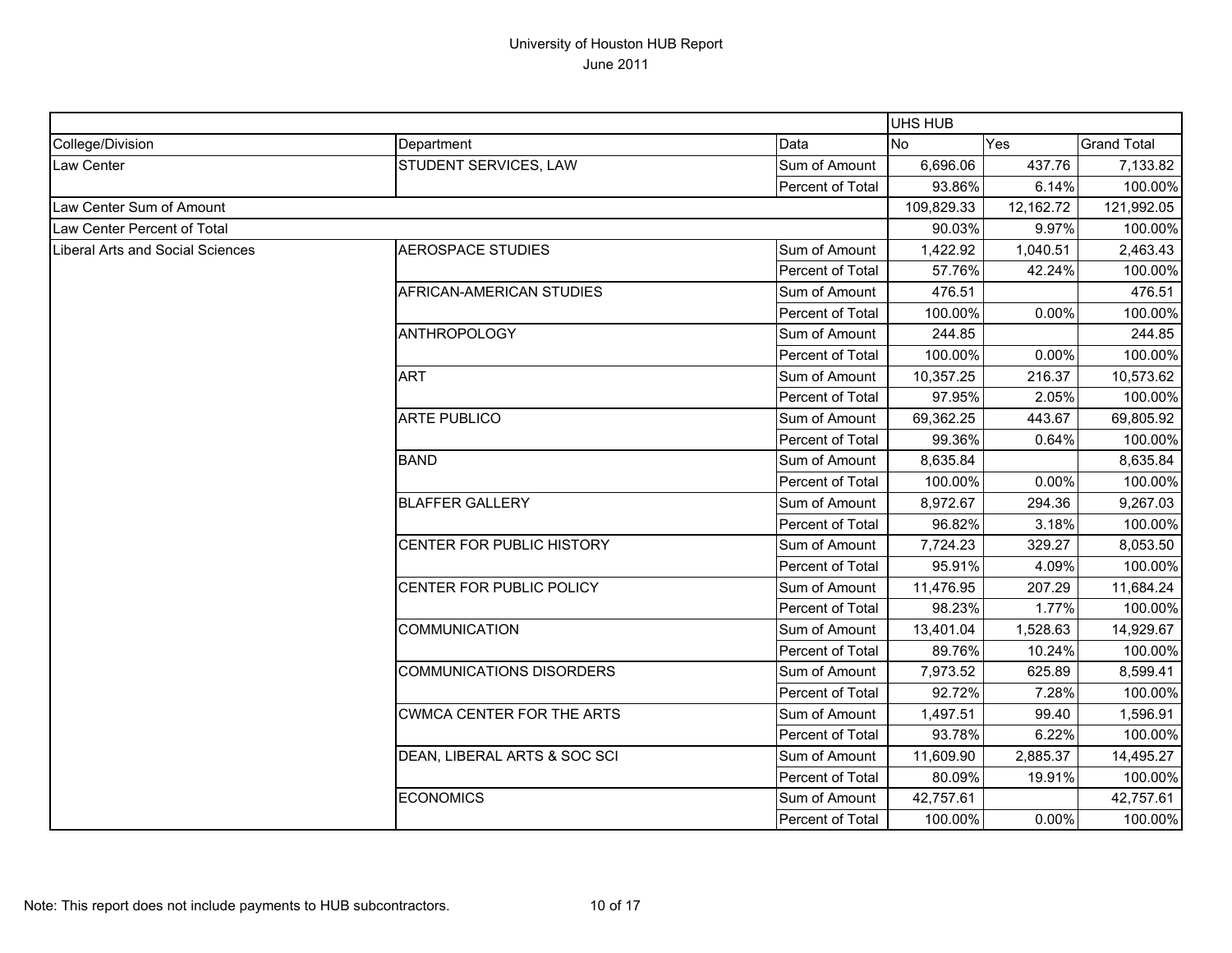|                                  |                                        |                         | <b>UHS HUB</b> |          |                    |
|----------------------------------|----------------------------------------|-------------------------|----------------|----------|--------------------|
| College/Division                 | Department                             | Data                    | No.            | Yes      | <b>Grand Total</b> |
| Liberal Arts and Social Sciences | <b>ENGLISH</b>                         | Sum of Amount           | 23,995.80      | 5,212.79 | 29,208.59          |
|                                  |                                        | Percent of Total        | 82.15%         | 17.85%   | 100.00%            |
|                                  | HEALTH AND HUMAN PERFORMANCE           | Sum of Amount           | 33,941.53      | 4,662.07 | 38,603.60          |
|                                  |                                        | Percent of Total        | 87.92%         | 12.08%   | 100.00%            |
|                                  | <b>HISPANIC STUDIES</b>                | Sum of Amount           | 2,612.48       | 214.82   | 2,827.30           |
|                                  |                                        | Percent of Total        | 92.40%         | 7.60%    | 100.00%            |
|                                  | <b>HISTORY</b>                         | Sum of Amount           | 19,583.94      | 1,230.44 | 20,814.38          |
|                                  |                                        | Percent of Total        | 94.09%         | 5.91%    | 100.00%            |
|                                  | <b>LIBERAL STUDIES</b>                 | Sum of Amount           |                | 807.00   | 807.00             |
|                                  |                                        | Percent of Total        | 0.00%          | 100.00%  | 100.00%            |
|                                  | <b>MEXICAN-AMERICAN STUDIES</b>        | Sum of Amount           | 4,400.62       | 93.75    | 4,494.37           |
|                                  |                                        | Percent of Total        | 97.91%         | 2.09%    | 100.00%            |
|                                  | <b>MILITARY SCIENCE</b>                | Sum of Amount           | 241.79         |          | 241.79             |
|                                  |                                        | <b>Percent of Total</b> | 100.00%        | 0.00%    | 100.00%            |
|                                  | MODERN AND CLASSICAL LANGUAGES         | Sum of Amount           | 4,531.55       | 3,958.57 | 8,490.12           |
|                                  |                                        | Percent of Total        | 53.37%         | 46.63%   | 100.00%            |
|                                  | <b>MUSIC</b>                           | Sum of Amount           | 42,294.80      | 2,363.17 | 44,657.97          |
|                                  |                                        | Percent of Total        | 94.71%         | 5.29%    | 100.00%            |
|                                  | PHILOSOPHY                             | Sum of Amount           | 347.82         |          | 347.82             |
|                                  |                                        | Percent of Total        | 100.00%        | 0.00%    | 100.00%            |
|                                  | POLITICAL SCIENCE                      | Sum of Amount           | 641.25         | 490.82   | 1,132.07           |
|                                  |                                        | Percent of Total        | 56.64%         | 43.36%   | 100.00%            |
|                                  | <b>PSYCHOLOGY</b>                      | Sum of Amount           | 113,106.93     | 832.61   | 113,939.54         |
|                                  |                                        | Percent of Total        | 99.27%         | 0.73%    | 100.00%            |
|                                  | PUBLIC ADMINISTRATION PROGRAM          | Sum of Amount           | 68.00          |          | 68.00              |
|                                  |                                        | Percent of Total        | 100.00%        | 0.00%    | 100.00%            |
|                                  | <b>SOCIOLOGY</b>                       | Sum of Amount           | 1,492.59       | 48.26    | 1,540.85           |
|                                  |                                        | Percent of Total        | 96.87%         | 3.13%    | 100.00%            |
|                                  | <b>THEATER</b>                         | Sum of Amount           | 87,935.34      | 275.54   | 88,210.88          |
|                                  |                                        | Percent of Total        | 99.69%         | 0.31%    | 100.00%            |
|                                  | WOMEN'S, GENDER, AND SEXUALITY STUDIES | Sum of Amount           | 109.90         | 98.75    | 208.65             |
|                                  |                                        | Percent of Total        | 52.67%         | 47.33%   | 100.00%            |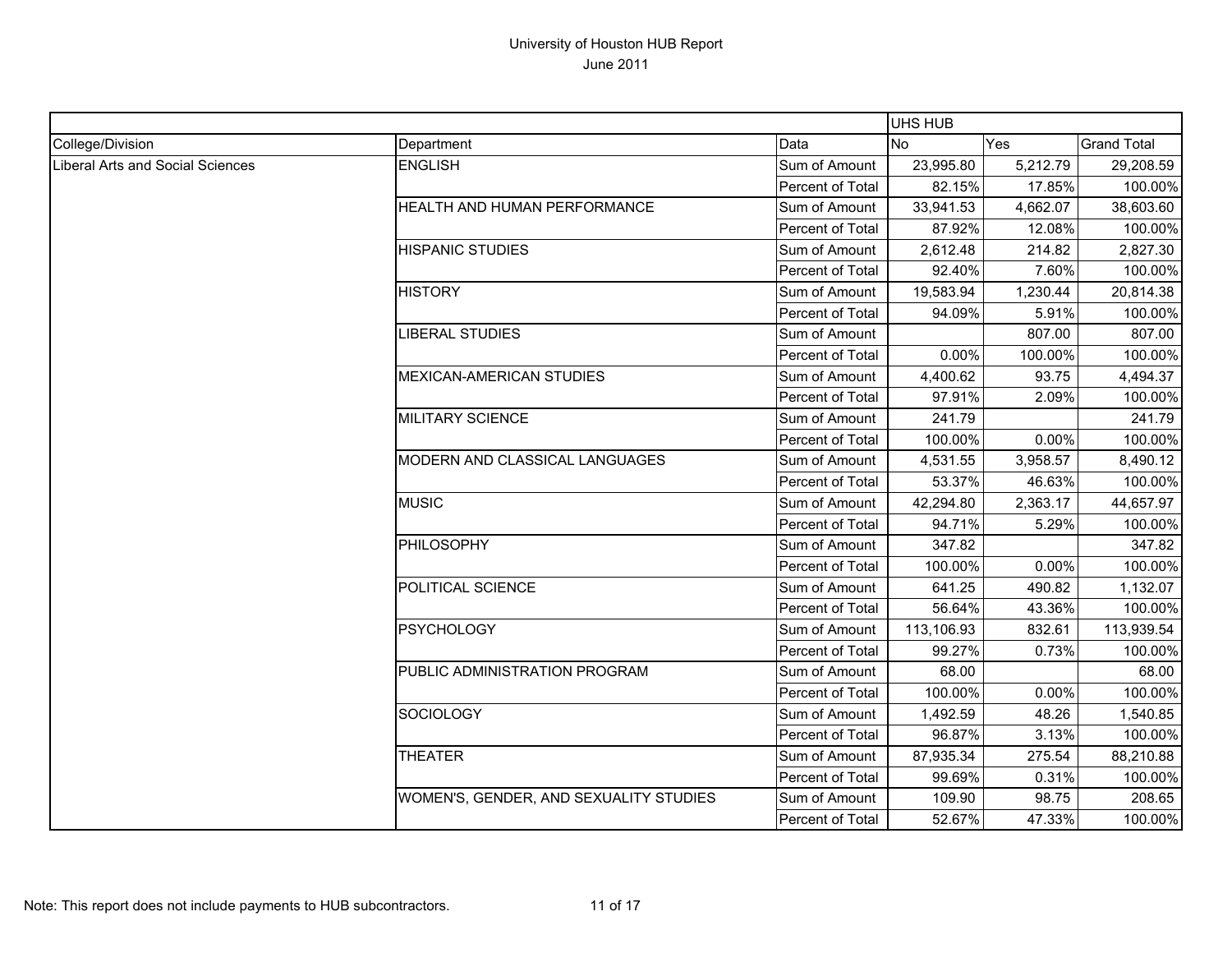|                                                   |                                               |                         | UHS HUB    |           |                    |
|---------------------------------------------------|-----------------------------------------------|-------------------------|------------|-----------|--------------------|
| College/Division                                  | Department                                    | Data                    | No         | Yes       | <b>Grand Total</b> |
| Liberal Arts and Social Sciences                  | <b>WRITING CENTER</b>                         | Sum of Amount           | 30.98      | 106.25    | 137.23             |
|                                                   |                                               | Percent of Total        | 22.58%     | 77.42%    | 100.00%            |
| Liberal Arts and Social Sciences Sum of Amount    |                                               |                         | 531,248.37 | 28,065.60 | 559,313.97         |
| Liberal Arts and Social Sciences Percent of Total |                                               |                         | 94.98%     | 5.02%     | 100.00%            |
| Library                                           | UNIVERSITY LIBRARIES                          | Sum of Amount           | 353,430.48 | 68,953.11 | 422,383.59         |
|                                                   |                                               | Percent of Total        | 83.68%     | 16.32%    | 100.00%            |
| Library Sum of Amount                             |                                               |                         | 353,430.48 | 68,953.11 | 422,383.59         |
| Library Percent of Total                          |                                               |                         | 83.68%     | 16.32%    | 100.00%            |
| Natural Science and Mathematics                   | <b>BIOLOGY &amp; BIOCHEMISTRY</b>             | Sum of Amount           | 68,261.05  | 5,216.37  | 73,477.42          |
|                                                   |                                               | Percent of Total        | 92.90%     | 7.10%     | 100.00%            |
|                                                   | <b>BIOLOGY OF BEHAVIOR INSTITUTE</b>          | Sum of Amount           | 50.00      |           | 50.00              |
|                                                   |                                               | Percent of Total        | 100.00%    | 0.00%     | 100.00%            |
|                                                   | <b>CHEMISTRY</b>                              | Sum of Amount           | 52,720.39  | 1,731.90  | 54,452.29          |
|                                                   |                                               | Percent of Total        | 96.82%     | 3.18%     | 100.00%            |
|                                                   | <b>COMPUTER SCIENCE</b>                       | Sum of Amount           | 8,258.96   | 396.08    | 8,655.04           |
|                                                   |                                               | Percent of Total        | 95.42%     | 4.58%     | 100.00%            |
|                                                   | CTR FOR NUCLEAR RECEPTORS & CELL SIGNALING    | Sum of Amount           | 191,124.29 | 6,103.77  | 197,228.06         |
|                                                   |                                               | Percent of Total        | 96.91%     | 3.09%     | 100.00%            |
|                                                   | DEAN, NATURAL SCIENCE & MATHE                 | Sum of Amount           | 22,635.02  | 3,127.26  | 25,762.28          |
|                                                   |                                               | Percent of Total        | 87.86%     | 12.14%    | 100.00%            |
|                                                   | <b>EARTH AND ATMOSPHERIC SCIENCES</b>         | Sum of Amount           | 236,047.45 | 15,796.42 | 251,843.87         |
|                                                   |                                               | Percent of Total        | 93.73%     | 6.27%     | 100.00%            |
|                                                   | INST FOR MULTIDIM AIR QUALITY STUDIES (IMAQS) | Sum of Amount           | 19,051.91  |           | 19,051.91          |
|                                                   |                                               | Percent of Total        | 100.00%    | 0.00%     | 100.00%            |
|                                                   | <b>MATHEMATICS</b>                            | Sum of Amount           | 9,389.72   | 992.48    | 10,382.20          |
|                                                   |                                               | Percent of Total        | 90.44%     | 9.56%     | 100.00%            |
|                                                   | <b>PHYSICS</b>                                | Sum of Amount           | 14,753.64  | 4,115.45  | 18,869.09          |
|                                                   |                                               | Percent of Total        | 78.19%     | 21.81%    | 100.00%            |
| Natural Science and Mathematics Sum of Amount     |                                               |                         | 622,292.43 | 37,479.73 | 659,772.16         |
| Natural Science and Mathematics Percent of Total  |                                               |                         | 94.32%     | 5.68%     | 100.00%            |
| Optometry                                         | <b>DEAN, OPTOMETRY</b>                        | Sum of Amount           | 34,845.71  | 4,483.84  | 39,329.55          |
|                                                   |                                               | <b>Percent of Total</b> | 88.60%     | 11.40%    | 100.00%            |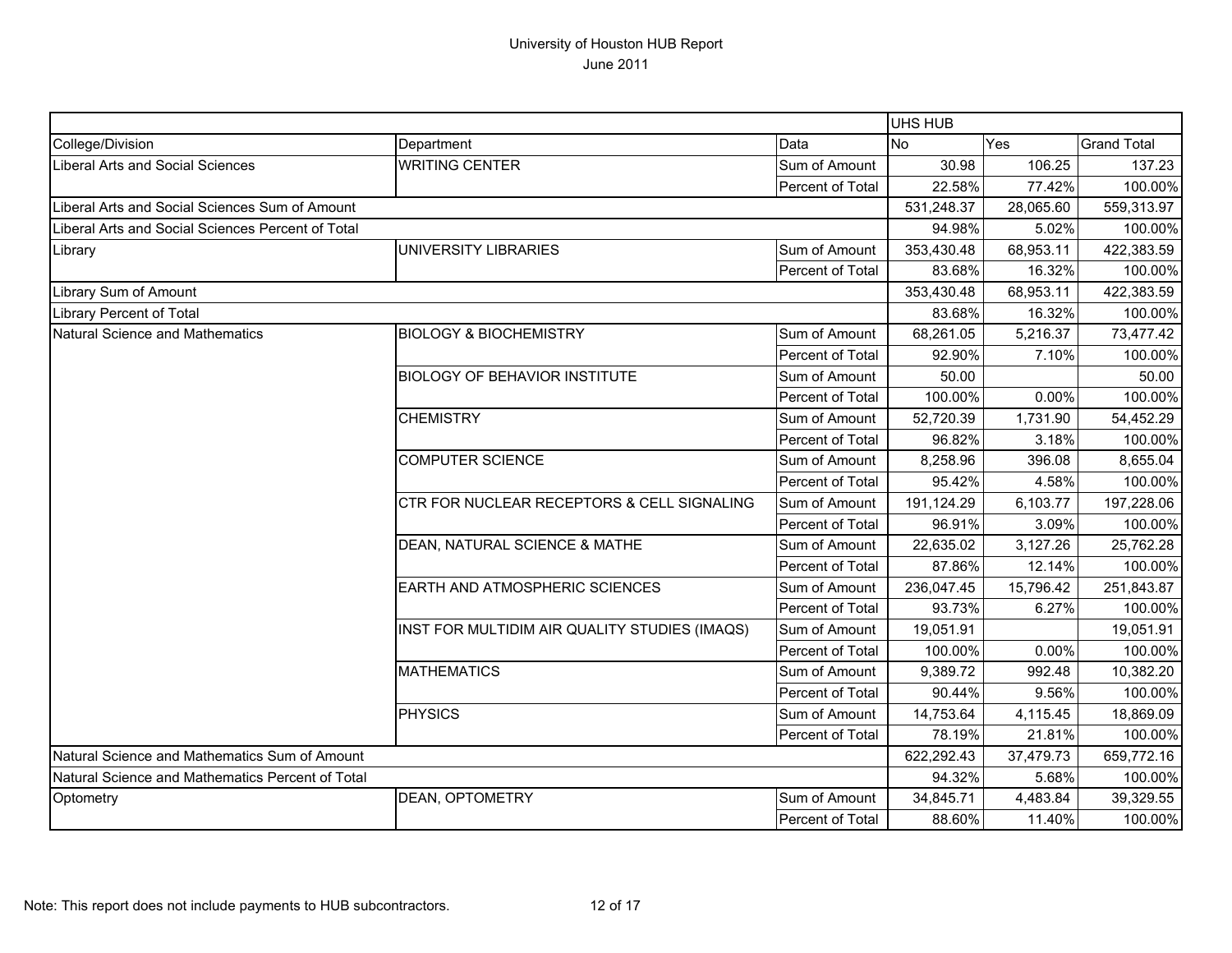|                            |                                           |                  | <b>UHS HUB</b> |           |                    |
|----------------------------|-------------------------------------------|------------------|----------------|-----------|--------------------|
| College/Division           | Department                                | Data             | <b>No</b>      | Yes       | <b>Grand Total</b> |
| Optometry                  | OPT VISION SCIENCES                       | Sum of Amount    | 13,481.15      | 741.82    | 14,222.97          |
|                            |                                           | Percent of Total | 94.78%         | 5.22%     | 100.00%            |
|                            | <b>OPTOMETRY CLINIC</b>                   | Sum of Amount    | 45,991.14      | 5,565.80  | 51,556.94          |
|                            |                                           | Percent of Total | 89.20%         | 10.80%    | 100.00%            |
| Optometry Sum of Amount    |                                           |                  | 94,318.00      | 10,791.46 | 105,109.46         |
| Optometry Percent of Total |                                           |                  | 89.73%         | 10.27%    | 100.00%            |
| Pharmacy                   | <b>CLINICAL PHARMACY &amp; ADMINISTRA</b> | Sum of Amount    | 7,775.35       | 2,839.02  | 10,614.37          |
|                            |                                           | Percent of Total | 73.25%         | 26.75%    | 100.00%            |
|                            | <b>DEAN, PHARMACY</b>                     | Sum of Amount    | 32,425.80      | 11,656.89 | 44,082.69          |
|                            |                                           | Percent of Total | 73.56%         | 26.44%    | 100.00%            |
|                            | PHARMACOLOGICAL & PHARMACEUTIC            | Sum of Amount    | 93,309.15      | 5,619.17  | 98,928.32          |
|                            |                                           | Percent of Total | 94.32%         | 5.68%     | 100.00%            |
| Pharmacy Sum of Amount     |                                           |                  | 133,510.30     | 20,115.08 | 153,625.38         |
| Pharmacy Percent of Total  |                                           |                  | 86.91%         | 13.09%    | 100.00%            |
| Research                   | ANIMAL CARE OPERATIONS                    | Sum of Amount    | 14,935.33      | 8,975.22  | 23,910.55          |
|                            |                                           | Percent of Total | 62.46%         | 37.54%    | 100.00%            |
|                            | CENTER FOR ADVANCED MATERIALS             | Sum of Amount    | 5,366.96       |           | 5,366.96           |
|                            |                                           | Percent of Total | 100.00%        | 0.00%     | 100.00%            |
|                            | CENTER FOR MATERIALS CHEMISTRY            | Sum of Amount    | 636.26         | 257.42    | 893.68             |
|                            |                                           | Percent of Total | 71.20%         | 28.80%    | 100.00%            |
|                            | <b>CTR FOR BIOMED/ENVIRON GENOMIC</b>     | Sum of Amount    | 3,479.21       |           | 3,479.21           |
|                            |                                           | Percent of Total | 100.00%        | 0.00%     | 100.00%            |
|                            | CTR NEURO AND BIOMECH RESEARCH            | Sum of Amount    | 4,683.93       |           | 4,683.93           |
|                            |                                           | Percent of Total | 100.00%        | 0.00%     | 100.00%            |
|                            | ENVIRONMENTAL INSTIT-HOUSTON              | Sum of Amount    | 3,952.93       |           | 3,952.93           |
|                            |                                           | Percent of Total | 100.00%        | 0.00%     | 100.00%            |
|                            | <b>GRANTS AND CONTRACTS</b>               | Sum of Amount    | 243.76         |           | 243.76             |
|                            |                                           | Percent of Total | 100.00%        | 0.00%     | 100.00%            |
|                            | <b>HOUSTON COASTAL CENTER</b>             | Sum of Amount    | 572.25         |           | 572.25             |
|                            |                                           | Percent of Total | 100.00%        | 0.00%     | 100.00%            |
|                            | <b>INSTITUTE FOR MOLECULAR DESIGN</b>     | Sum of Amount    | 31,821.46      | 64.47     | 31,885.93          |
|                            |                                           | Percent of Total | 99.80%         | 0.20%     | 100.00%            |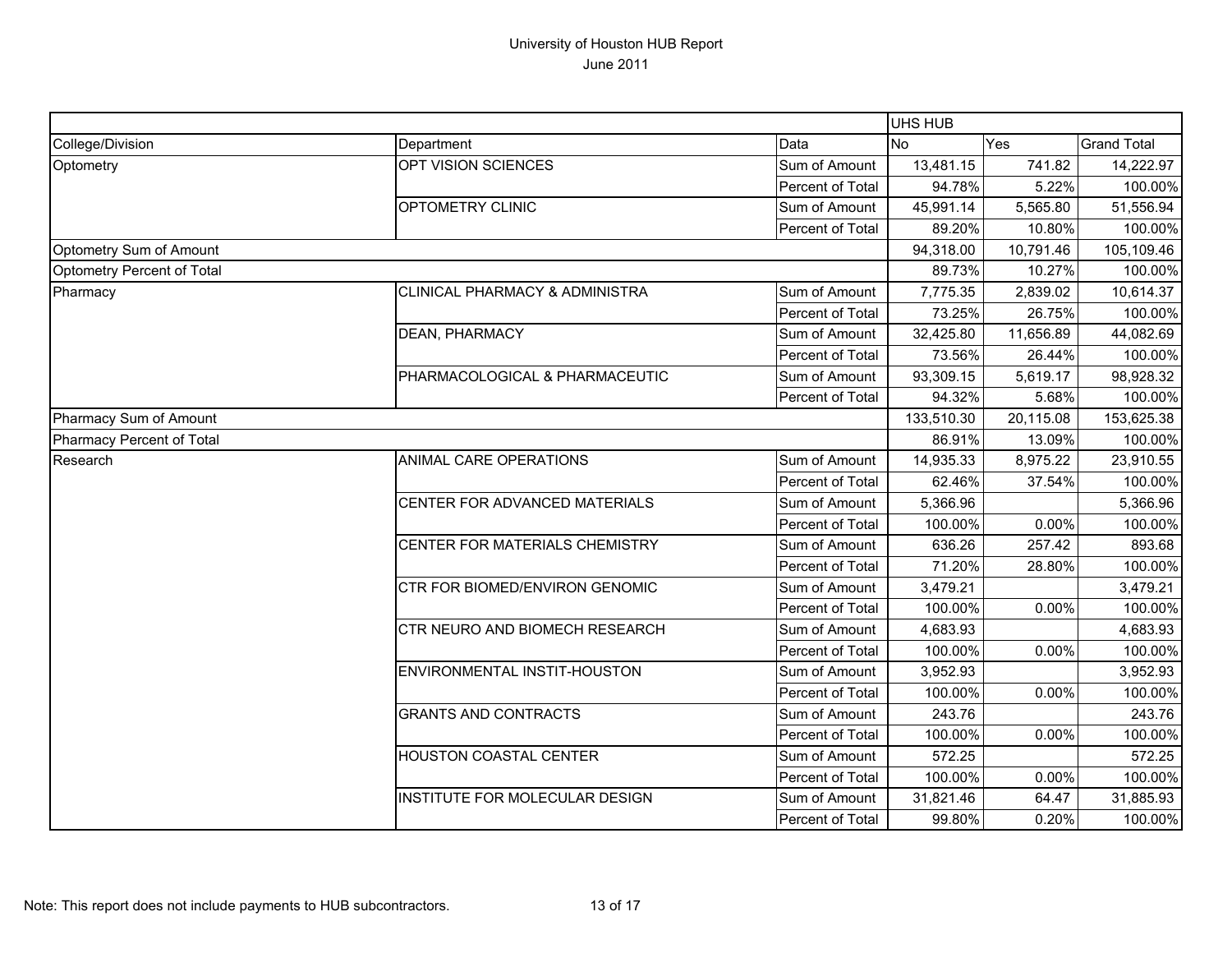|                                  |                                                                                                                                                                                           |                         | <b>UHS HUB</b> |            |                    |
|----------------------------------|-------------------------------------------------------------------------------------------------------------------------------------------------------------------------------------------|-------------------------|----------------|------------|--------------------|
| College/Division                 | Department                                                                                                                                                                                | Data                    | <b>No</b>      | Yes        | <b>Grand Total</b> |
| Research                         | <b>INSTITUTE FOR NANOENERGY</b>                                                                                                                                                           | Sum of Amount           | 4,769.37       |            | 4,769.37           |
|                                  |                                                                                                                                                                                           | Percent of Total        | 100.00%        | 0.00%      | 100.00%            |
|                                  | OFFICE OF TECHNOLOGY MANAGEMENT                                                                                                                                                           | Sum of Amount           | 86,962.27      |            | 86,962.27          |
|                                  |                                                                                                                                                                                           | Percent of Total        | 100.00%        | 0.00%      | 100.00%            |
|                                  | RESEARCH DIVISION OFFICE                                                                                                                                                                  | Sum of Amount           | 4,253.48       | 226.25     | 4,479.73           |
|                                  |                                                                                                                                                                                           | Percent of Total        | 94.95%         | 5.05%      | 100.00%            |
|                                  | <b>RESEARCH FINANCIAL SERVICES</b>                                                                                                                                                        | Sum of Amount           | 88.71          | 340.36     | 429.07             |
|                                  |                                                                                                                                                                                           | Percent of Total        | 20.67%         | 79.33%     | 100.00%            |
|                                  | RESEARCH INFORMATION CENTER                                                                                                                                                               | Sum of Amount           |                | 92,197.10  | 92,197.10          |
|                                  |                                                                                                                                                                                           | Percent of Total        | 0.00%          | 100.00%    | 100.00%            |
|                                  | RESEARCH POLICIES/COMPLIANCE/COMMITTEES<br><b>SUPER CONDUCT &amp; ADV MATERIALS</b><br><b>TIMES</b><br>TX CTR SUPERCONDUCTIVITY AT UH<br>TX LEARNING/COMPUTATIONAL CTR<br>UH WIND CLUSTER | Sum of Amount           | 476.02         | 337.77     | 813.79             |
|                                  |                                                                                                                                                                                           | Percent of Total        | 58.49%         | 41.51%     | 100.00%            |
|                                  |                                                                                                                                                                                           | Sum of Amount           | 116.38         |            | 116.38             |
|                                  |                                                                                                                                                                                           | Percent of Total        | 100.00%        | 0.00%      | 100.00%            |
|                                  |                                                                                                                                                                                           | Sum of Amount           | 46,724.79      | 1,915.52   | 48,640.31          |
|                                  |                                                                                                                                                                                           | Percent of Total        | 96.06%         | 3.94%      | 100.00%            |
|                                  |                                                                                                                                                                                           | Sum of Amount           | 160,825.35     | 4,834.02   | 165,659.37         |
|                                  |                                                                                                                                                                                           | <b>Percent of Total</b> | 97.08%         | 2.92%      | 100.00%            |
|                                  |                                                                                                                                                                                           | Sum of Amount           | 34,783.67      | 1,996.61   | 36,780.28          |
|                                  |                                                                                                                                                                                           | Percent of Total        | 94.57%         | 5.43%      | 100.00%            |
|                                  |                                                                                                                                                                                           | Sum of Amount           | 78,400.00      |            | 78,400.00          |
|                                  |                                                                                                                                                                                           | Percent of Total        | 100.00%        | 0.00%      | 100.00%            |
| <b>Research Sum of Amount</b>    |                                                                                                                                                                                           | 483,092.13              | 111,144.74     | 594,236.87 |                    |
| <b>Research Percent of Total</b> |                                                                                                                                                                                           |                         | 81.30%         | 18.70%     | 100.00%            |
| <b>Student Affairs</b>           | <b>CAMPUS RECREATION</b>                                                                                                                                                                  | Sum of Amount           | 16,617.02      | 14,800.41  | 31,417.43          |
|                                  |                                                                                                                                                                                           | Percent of Total        | 52.89%         | 47.11%     | 100.00%            |
|                                  | CENTER FOR STUDENT INVOLVEMENT                                                                                                                                                            | Sum of Amount           | 12,508.07      | 374.12     | 12,882.19          |
|                                  |                                                                                                                                                                                           | Percent of Total        | 97.10%         | 2.90%      | 100.00%            |
|                                  | CENTER FOR STUDENTS W/DISABILITIES                                                                                                                                                        | Sum of Amount           | 32,353.24      | 157.08     | 32,510.32          |
|                                  |                                                                                                                                                                                           | Percent of Total        | 99.52%         | 0.48%      | 100.00%            |
|                                  | CHILDREN'S LEARNING CENTER                                                                                                                                                                | Sum of Amount           | 9,305.52       | 1,543.78   | 10,849.30          |
|                                  |                                                                                                                                                                                           | Percent of Total        | 85.77%         | 14.23%     | 100.00%            |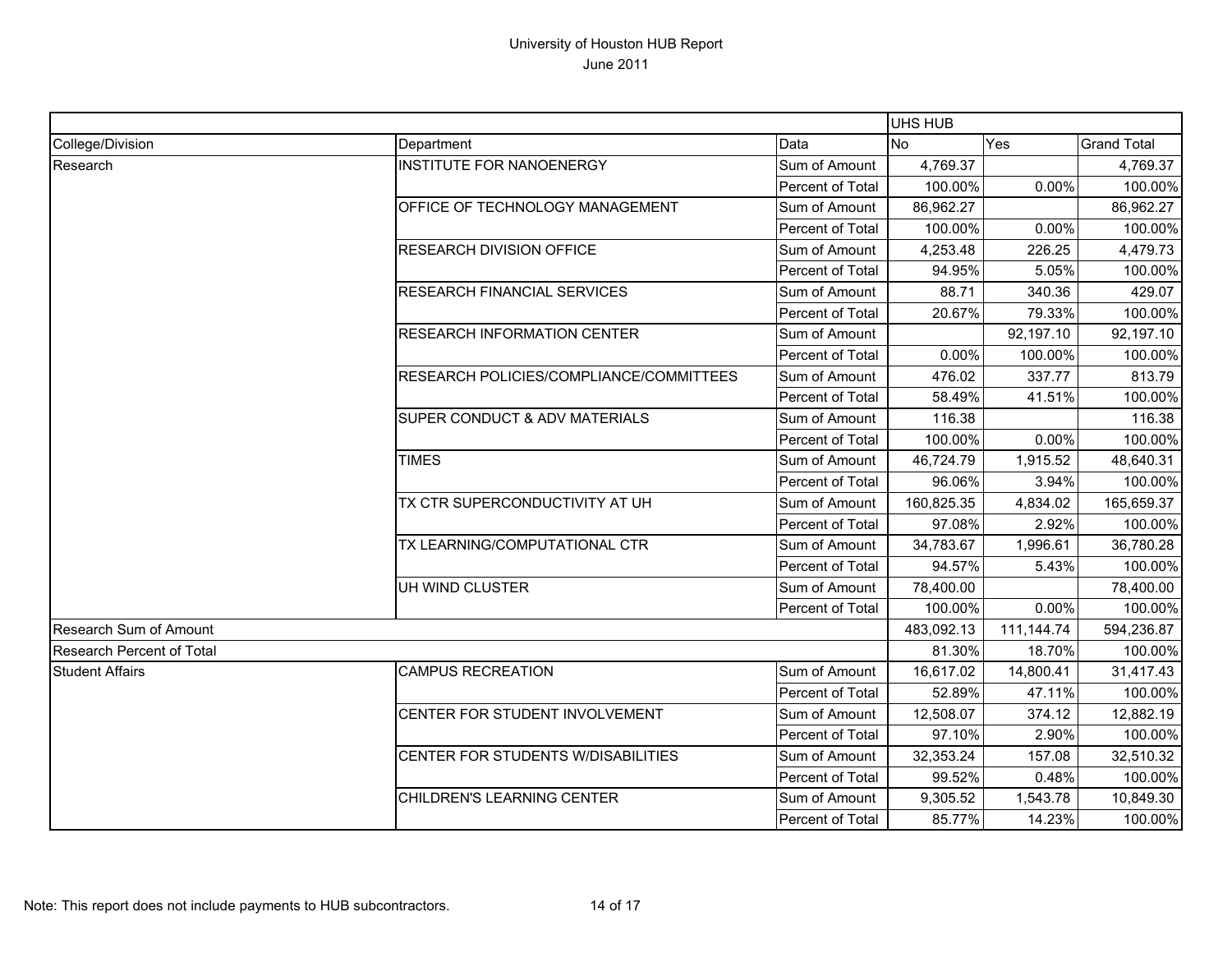|                                  |                                                                                                                                                                                                |                  | <b>UHS HUB</b> |                                                                                                                                                                          |                      |
|----------------------------------|------------------------------------------------------------------------------------------------------------------------------------------------------------------------------------------------|------------------|----------------|--------------------------------------------------------------------------------------------------------------------------------------------------------------------------|----------------------|
| College/Division                 | Department                                                                                                                                                                                     | Data             | No.            | Yes                                                                                                                                                                      | <b>Grand Total</b>   |
| <b>Student Affairs</b>           | <b>COUNSELING AND PSYCH SVCS</b>                                                                                                                                                               | Sum of Amount    | 1,665.39       | 781.30                                                                                                                                                                   | 2,446.69             |
|                                  |                                                                                                                                                                                                | Percent of Total | 68.07%         | 31.93%                                                                                                                                                                   | 100.00%              |
|                                  | <b>CTR FOR LEADERSHIP &amp; FSL</b>                                                                                                                                                            | Sum of Amount    | 1,220.68       | 223.88                                                                                                                                                                   | 1,444.56             |
|                                  |                                                                                                                                                                                                | Percent of Total | 84.50%         |                                                                                                                                                                          | 100.00%              |
|                                  | <b>DEAN OF STUDENTS</b>                                                                                                                                                                        | Sum of Amount    | 1,004.90       | 1,740.48                                                                                                                                                                 | 2,745.38             |
|                                  |                                                                                                                                                                                                | Percent of Total | 36.60%         |                                                                                                                                                                          | 100.00%              |
|                                  | <b>RELIGION CENTER</b>                                                                                                                                                                         | Sum of Amount    | 187.69         | 17.18                                                                                                                                                                    | 204.87               |
|                                  |                                                                                                                                                                                                | Percent of Total | 91.61%         |                                                                                                                                                                          | 100.00%              |
|                                  | <b>RESIDENTIAL LIFE &amp; HOUSING</b>                                                                                                                                                          | Sum of Amount    | 111,199.65     | 15.50%<br>63.40%<br>8.39%<br>4,901.60<br>4.22%<br>181.25<br>2.85%<br>2,274.50<br>44.66%<br>1,321.87<br>3.29%<br>234.08<br>36.98%<br>219.08<br>6.89%<br>3,074.40<br>9.76% | 116,101.25           |
|                                  |                                                                                                                                                                                                | Percent of Total | 95.78%         |                                                                                                                                                                          | 100.00%              |
|                                  | <b>STUDENT AFFAIRS</b>                                                                                                                                                                         | Sum of Amount    | 6,178.14       |                                                                                                                                                                          | 6,359.39             |
|                                  |                                                                                                                                                                                                | Percent of Total | 97.15%         |                                                                                                                                                                          | 100.00%              |
|                                  | <b>STUDENT HEALTH CENTER</b>                                                                                                                                                                   | Sum of Amount    | 2,818.91       |                                                                                                                                                                          | 5,093.41             |
|                                  |                                                                                                                                                                                                | Percent of Total | 55.34%         |                                                                                                                                                                          | 100.00%              |
|                                  |                                                                                                                                                                                                |                  | 38,905.04      |                                                                                                                                                                          |                      |
|                                  |                                                                                                                                                                                                | Percent of Total |                |                                                                                                                                                                          | 40,226.91<br>100.00% |
|                                  |                                                                                                                                                                                                | Sum of Amount    |                |                                                                                                                                                                          | 633.03               |
|                                  |                                                                                                                                                                                                | Percent of Total |                |                                                                                                                                                                          | 100.00%              |
|                                  | <b>STUDENT PHARMACY</b><br>Sum of Amount<br>96.71%<br><b>STUDENT PUBLICATIONS</b><br>398.95<br>63.02%<br>UNIVERSITY CAREER SERVICES<br>Sum of Amount<br>2,958.57<br>Percent of Total<br>93.11% |                  | 3,177.65       |                                                                                                                                                                          |                      |
|                                  |                                                                                                                                                                                                |                  |                |                                                                                                                                                                          | 100.00%              |
|                                  | UNIVERSITY CENTER                                                                                                                                                                              | Sum of Amount    | 28,419.54      |                                                                                                                                                                          | 31,493.94            |
|                                  |                                                                                                                                                                                                | Percent of Total | 90.24%         |                                                                                                                                                                          | 100.00%              |
| Student Affairs Sum of Amount    |                                                                                                                                                                                                | 265,741.31       | 31,845.01      | 297,586.32                                                                                                                                                               |                      |
| Student Affairs Percent of Total |                                                                                                                                                                                                |                  | 89.30%         | 10.70%                                                                                                                                                                   | 100.00%              |
| Technology                       | CENTER FOR APPLIED TECHNOLOGY                                                                                                                                                                  | Sum of Amount    | 400.00         | 443.98                                                                                                                                                                   | 843.98               |
|                                  |                                                                                                                                                                                                | Percent of Total | 47.39%         | 52.61%                                                                                                                                                                   | 100.00%              |
|                                  | CENTER FOR FUTURE OF HEALTH                                                                                                                                                                    | Sum of Amount    | 19.44          |                                                                                                                                                                          | 19.44                |
|                                  |                                                                                                                                                                                                | Percent of Total | 100.00%        | 0.00%                                                                                                                                                                    | 100.00%              |
|                                  | CENTER FOR LIFE SCIENCES TECH                                                                                                                                                                  | Sum of Amount    | 33,266.17      |                                                                                                                                                                          | 33,266.17            |
|                                  |                                                                                                                                                                                                | Percent of Total | 100.00%        | 0.00%                                                                                                                                                                    | 100.00%              |
|                                  | CENTER FOR TECHNOLOGY LITERACY                                                                                                                                                                 | Sum of Amount    | 34,361.26      |                                                                                                                                                                          | 34,361.26            |
|                                  |                                                                                                                                                                                                | Percent of Total | 100.00%        | 0.00%                                                                                                                                                                    | 100.00%              |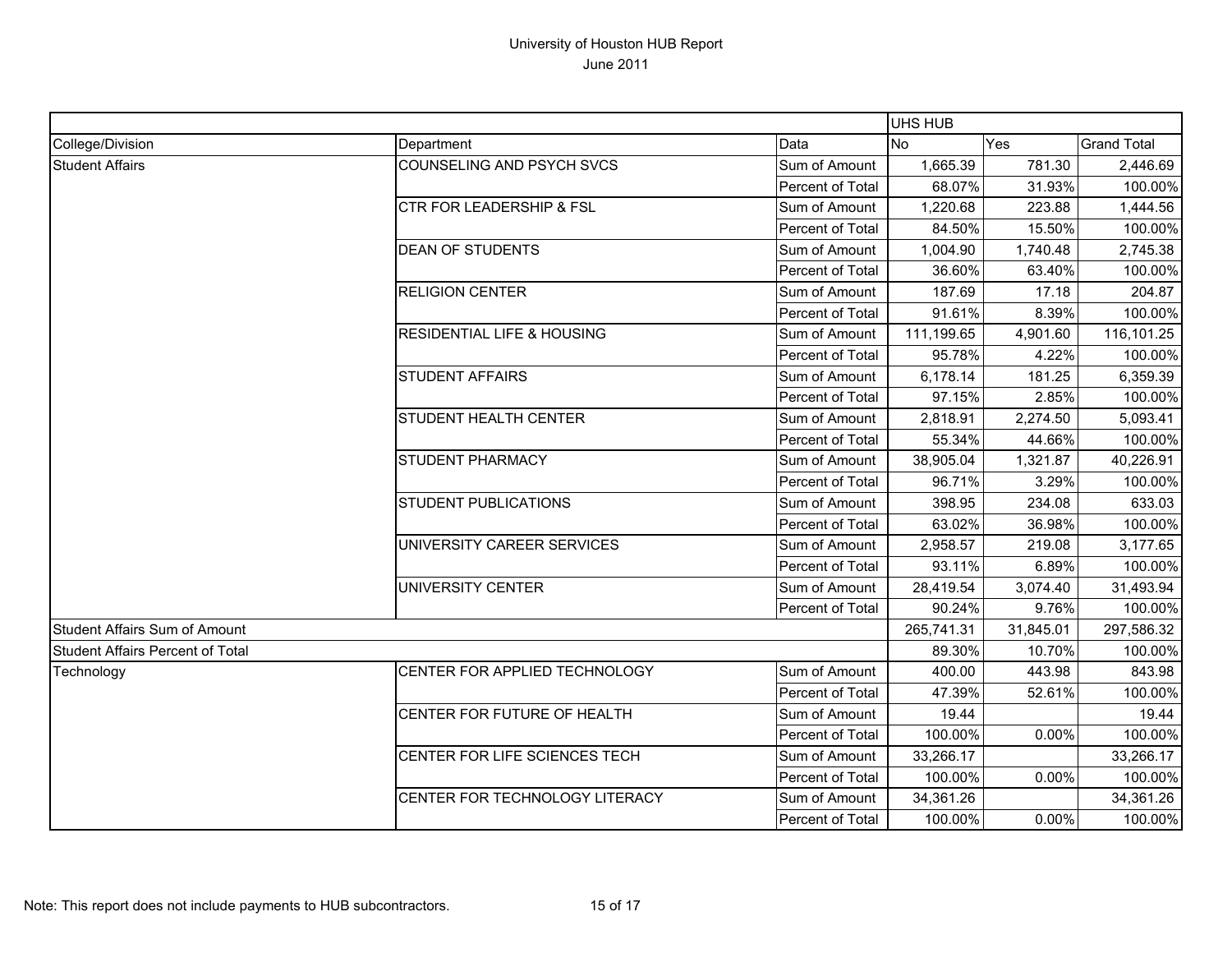|                                    |                                                                                                                                                      |                  | UHS HUB    |          |                                     |
|------------------------------------|------------------------------------------------------------------------------------------------------------------------------------------------------|------------------|------------|----------|-------------------------------------|
| College/Division                   | Department                                                                                                                                           | Data             | <b>No</b>  | Yes      | <b>Grand Total</b>                  |
| Technology                         | <b>CONSTRUCTION MANAGEMENT</b>                                                                                                                       | Sum of Amount    | 2,119.70   |          | 2,119.70                            |
|                                    |                                                                                                                                                      | Percent of Total | 100.00%    | 0.00%    | 100.00%                             |
|                                    | DEAN, TECHNOLOGY                                                                                                                                     | Sum of Amount    | 5,892.65   | 2,840.42 | 8,733.07                            |
|                                    |                                                                                                                                                      | Percent of Total | 67.48%     | 32.52%   | 100.00%                             |
|                                    | <b>ENGINEERING TECHNOLOGY</b>                                                                                                                        | Sum of Amount    | 7,327.53   | 600.73   | 7,928.26                            |
|                                    |                                                                                                                                                      | Percent of Total | 92.42%     | 7.58%    | 100.00%                             |
|                                    | HUMAN DEVELOP AND CONSUMER SCI                                                                                                                       | Sum of Amount    | 10,423.32  | 3,384.44 | 13,807.76                           |
|                                    |                                                                                                                                                      | Percent of Total | 75.49%     | 24.51%   | 100.00%                             |
|                                    | <b>INFORMATION &amp; LOGISTICS TECH</b>                                                                                                              | Sum of Amount    | 15,244.60  | 472.70   | 15,717.30                           |
|                                    |                                                                                                                                                      | Percent of Total | 96.99%     | 3.01%    | 100.00%                             |
|                                    | TX MANUFACTURING ASSISTANCE CTR (TMAC)                                                                                                               | Sum of Amount    | 294.42     |          | 294.42                              |
|                                    |                                                                                                                                                      | Percent of Total | 100.00%    | 0.00%    | 100.00%                             |
| Technology Sum of Amount           |                                                                                                                                                      |                  | 109,349.09 | 7,742.27 |                                     |
| <b>Technology Percent of Total</b> |                                                                                                                                                      |                  | 93.39%     | 6.61%    | 100.00%                             |
| <b>University Advancement</b>      | ADVANCEMENT INFORMATION SVCS                                                                                                                         | Sum of Amount    | 4,132.99   |          | 4,132.99                            |
|                                    |                                                                                                                                                      | Percent of Total | 100.00%    | 0.00%    | 100.00%                             |
|                                    | <b>ANNUAL GIVING</b>                                                                                                                                 | Sum of Amount    | 77,714.12  | 793.20   | 78,507.32                           |
|                                    |                                                                                                                                                      | Percent of Total | 98.99%     | 1.01%    | 100.00%                             |
|                                    | <b>DEVELOPMENT</b>                                                                                                                                   | Sum of Amount    | 3,245.96   | 3,758.60 | 7,004.56                            |
|                                    |                                                                                                                                                      | Percent of Total | 46.34%     | 53.66%   | 100.00%                             |
|                                    |                                                                                                                                                      | Sum of Amount    | 8,612.60   |          | 8,612.60                            |
|                                    |                                                                                                                                                      | Percent of Total | 100.00%    | 0.00%    | 100.00%                             |
|                                    | DONOR & ALUMNI RECORDS<br>MARKETING-ADVANCEMENT<br>OFFICE OF SPECIAL EVENTS<br>PLANNED GIVING<br>UNIVERSITY ADVANCEMENT<br>UNIVERSITY COMMUNICATIONS | Sum of Amount    | 76,603.99  | 455.44   |                                     |
|                                    |                                                                                                                                                      | Percent of Total | 99.41%     | 0.59%    | 100.00%                             |
|                                    |                                                                                                                                                      | Sum of Amount    | 7,870.24   | 1,933.00 | 117,091.36<br>77,059.43<br>9,803.24 |
|                                    |                                                                                                                                                      | Percent of Total | 80.28%     | 19.72%   | 100.00%                             |
|                                    |                                                                                                                                                      | Sum of Amount    | 2,121.36   | 758.42   | 2,879.78                            |
|                                    |                                                                                                                                                      | Percent of Total | 73.66%     | 26.34%   | 100.00%                             |
|                                    |                                                                                                                                                      | Sum of Amount    | 19,115.94  | 234.22   | 19,350.16                           |
|                                    |                                                                                                                                                      | Percent of Total | 98.79%     | 1.21%    | 100.00%                             |
|                                    |                                                                                                                                                      | Sum of Amount    | 269.95     | 785.42   | 1,055.37                            |
|                                    |                                                                                                                                                      | Percent of Total | 25.58%     | 74.42%   | 100.00%                             |